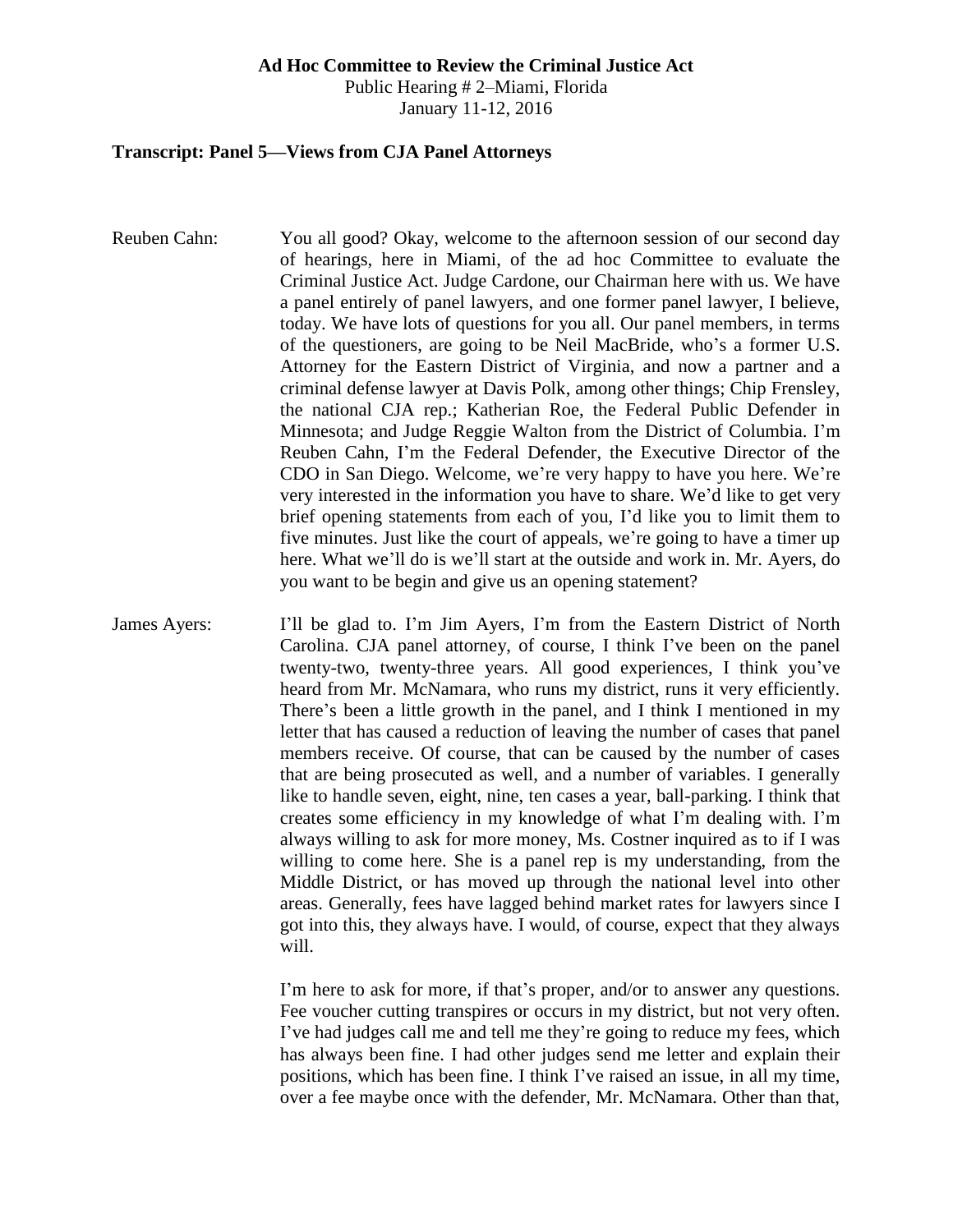I think it's worked well. I generally bill at \$300 an hour, I litigate some cases in addition to federal criminal, so I don't practice just federal criminal law like a lot of my contemporaries do. Generally, my overhead runs probably half of my hourly rate. As a result of that, generally the federal criminal rate has been below what I would consider a sufficient amount to cover a firm's overhead. My firm is a small firm, only two lawyers, a couple of staff, and we try to keep it small. Other than that, I've tried to address the other bullet points in my letter. I'd be happy to answer any questions at the appropriate time.

- Reuben Cahn: Thank you. Oh, I was just reminded that if I can ask all of you to try and speak directly into the microphones. We are streaming this, and even if we can hear you fine, the broadcast may not pick it up. As I said, we're going to work from the outside in. Miss Copeland, I'm interested to hear from you. You're one of the last of the orphan districts.
- Amy Copeland: I am, Mr. Cahn. I am one of the last of orphan districts. My name is Amy Lee Copeland, I'm from the Southern District of Georgia. I live and work in Savannah, Georgia. We are one of the two or three districts in the United States, in the ninety-three judicial districts, that do not have a federal defender. It has changed from a manner of involuntary servitude to a volunteer army, but there are still problems with that system that I'll be happy to talk about in the question and answer session of this hearing. My concerns really focus on the quality and adequacy of representation in the current system in our orphan district. Some of those we set out in my letter. Just by way of background too, I am also on the CJA panels of the Fourth and Sixth Circuit Court of Appeals and do some work by appointment on the Eleventh Circuit, which work very differently than the CJA appointments in my own district. With that, I'll give the rest of my time back and just wait for the questions. Thank you.
- Reuben Cahn: Thank you. Why don't we go to Miss Reback?
- Rochelle Reback: Thank you. My name is Rochelle Reback, I recently retired. Prior to that, I was a criminal defense attorney for my entire career, which was about thirty years. I was on the panel in the Middle District of Florida in Tampa for about twenty some odd years of that time. I was here in the audience listening to the prior panel, and I was struck by the remarks from the attorney from upstate South Carolina, where apparently ice cream doesn't make you fat and you ride to court on a unicorn. You can basically assume that everything that works right in her district works wrong in my district. The two points that I really want to talk about, I'd like to echo what Professor Bascuas said, too. I think primarily the problems in my district revolve around the issue of values and the sense that my judges in my district seem to believe, not all of them, but many of them, seem to believe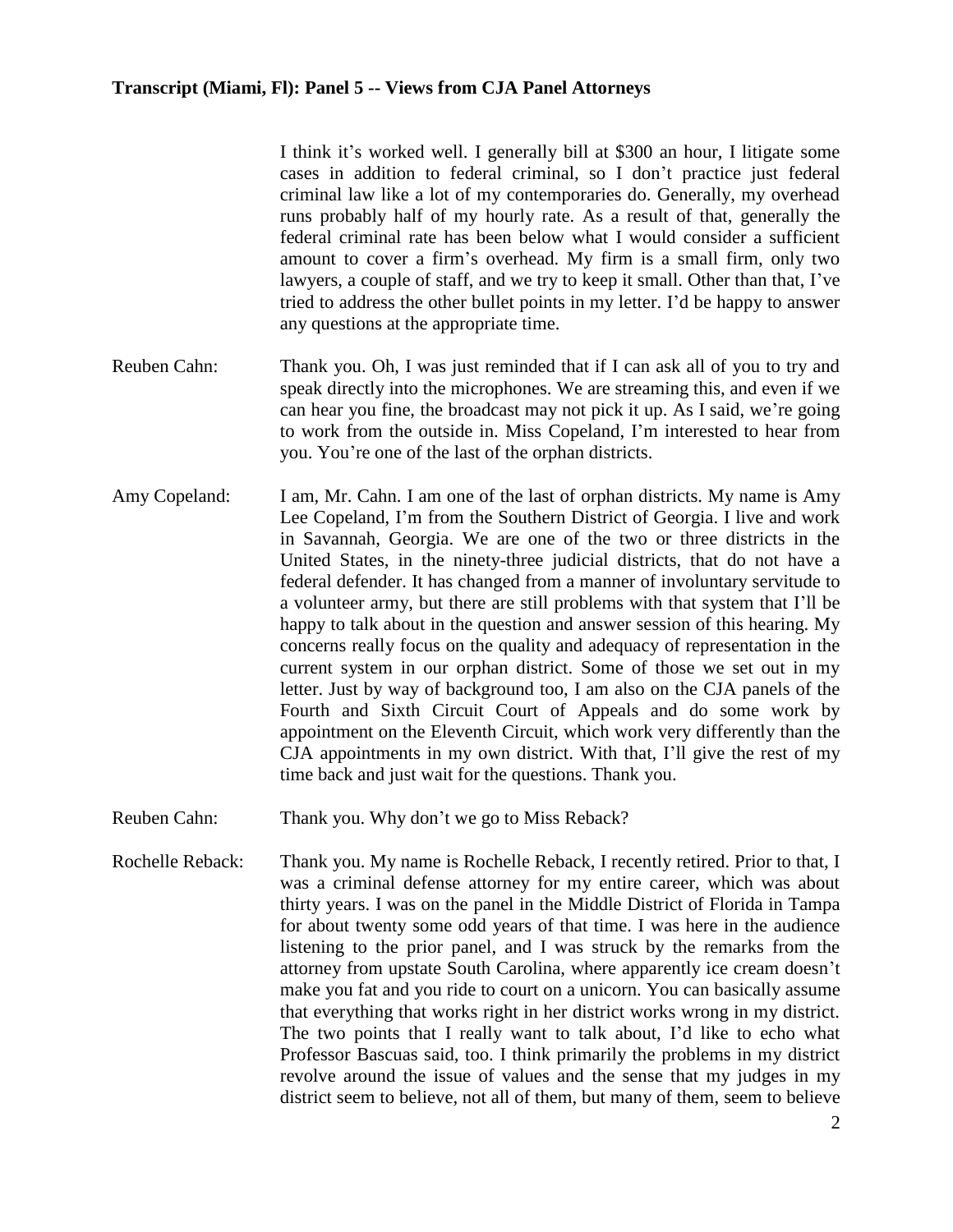that service on the CJA panel should be pro bono. You should just be happy for whatever you get, and that indigent defendants don't necessarily deserve a full-throttle defense, in terms of resources, experts, forensic accountants, et cetera.

There are judges who come from a background where they are completely unfamiliar with criminal defense. I've practiced nothing but criminal defense for rich people my entire career. I was fortunate that my practice was robust enough, my private practice, that I was able to be very selective in the cases that I accepted from the court. They were primarily large, multi-defendant, white collar cases. There were judges who had those cases who were appreciative that I would take them, and some other attorneys would take them because we knew what to do with them and they would give us the resources that we needed to do them. There were other judges who felt, or seemed to feel, that a full-throttle defense was sort of obstructionist, or annoying, and held up their docket. As long as that kind of attitude prevails, then everything in this system fails. I want to point out that we cannot overestimate the influence of individual judges, predilections, personalities, temperaments, prejudices, and egos in this system. With that, I'll yield and I'll be happy to answer questions.

Reuben Cahn: Thank you. Mr. Jones?

Mark Jones: Thank you. My name is Mark Jones, I'm a panel member from the Middle District of North Carolina, in the Western District of North Carolina, and on the Fourth Circuit. Before becoming a defense attorney, I was an Assistant United States Attorney in the Western District of North Carolina in Charlotte and Asheville. I had the opportunity to clerk for two different Middle District court judges. As I see it, we really have a three-tiered system. We have the Department of Justice, the United States Attorney's Offices at the top; we then have the Federal Defenders, or Community Defenders Offices; then we have the panel attorneys at the bottom. Every federal case, from the government's perspective, is going to come with an investigator, the case agent, sometimes two, who often is an attorney or an accountant. The resources that they have are seemingly unlimited. The federal defenders offices have built-in research and writing attorneys, many of them. They have a pool of investigators that they can go to at the onset of a case for assistance, and they have those structural advantages.

> The panel attorneys, at least in districts where I practice, are predominantly solo or small-firm practitioners who have their time, and usually a secretary, and for anything else have to go hat-in-hand to the district court. We heard some testimony yesterday from Louis Allen, who's the federal defender in the Middle District of North Carolina. I think Professor Gould has some statistics about the number of CJA panel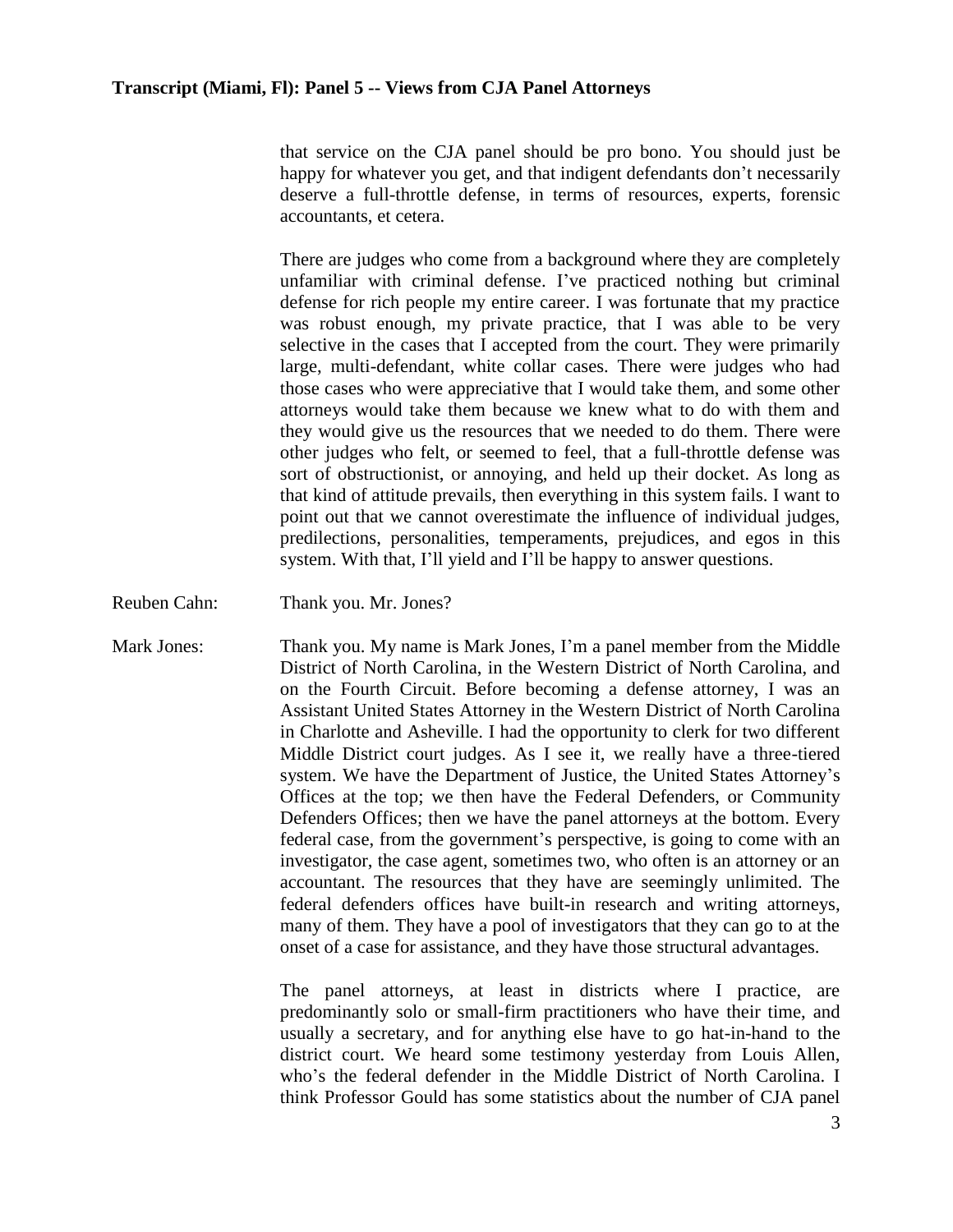attorneys in the Middle District of North Carolina who sought out investigators, or paralegals, or psychiatrists, or mitigation specialists. I think the number was 1% of CJA-based cases are using those types of services. It means that we're coming from a district that has a cultural problem where we are not taking advantage of the resources that are out there. I want to just speak briefly about why I think that exists. There was a time when these requests were summarily denied by the district court judges. It has gotten so that people just don't ask anymore, and they haven't been asking for a while.

I think if you were to ask the judges now, they would say, "No one is asking us. Please ask us." The panel has been conditioned not to ask. Even though the composition of our bench has changed somewhat over the last five to seven years, I still think that cultural legacy is there. You don't go asking for paralegals, you don't go asking for experts, you don't go asking for investigators. There are two reasons for that, I think. The first is that first, you've been told no so often that there is a chilling effect. Also, I think there are panel members who believe that asking and being denied is going to have adverse consequences, and that it's first going to have adverse consequences in their case, perhaps for their client, but it's also going to have adverse consequences for them. I think they equate a denial when they ask for an investigator, or for an expert, as the court saying, "Your request is frivolous."

Then they get, in their mind, they think they're going to come under heightened scrutiny with all their further requests, all their other vouchers that, in their mind, the court sees them as a person who is making frivolous requests to the court. That is the culture that we need to change in our district. One of the things that we do have easy access to is interpreters. We don't have to seek permission beforehand, we don't have to file a motion, we just go get the interpreters. Then we can use them, and they do their own CJA billing. For paralegals, for investigators at the beginning of the case, if there were some similar pooling of available services or service providers that the panel members could go to, I think that would make it much easier for the panel members to access those services. I don't know whether it would be the Federal Defender's Office who could help coordinate that, but making it easier to get these services would change the culture a bit. It's also the act of having to go to the court and ask for permission.

Neither the government, nor the federal defenders have to ask for approval, or specifically justify how an investigator is necessary to adequately defend their client. That's often hard to articulate in the beginning of a case. I think making access to investigators and paralegals would go a long way to our districts using them more. Then very briefly,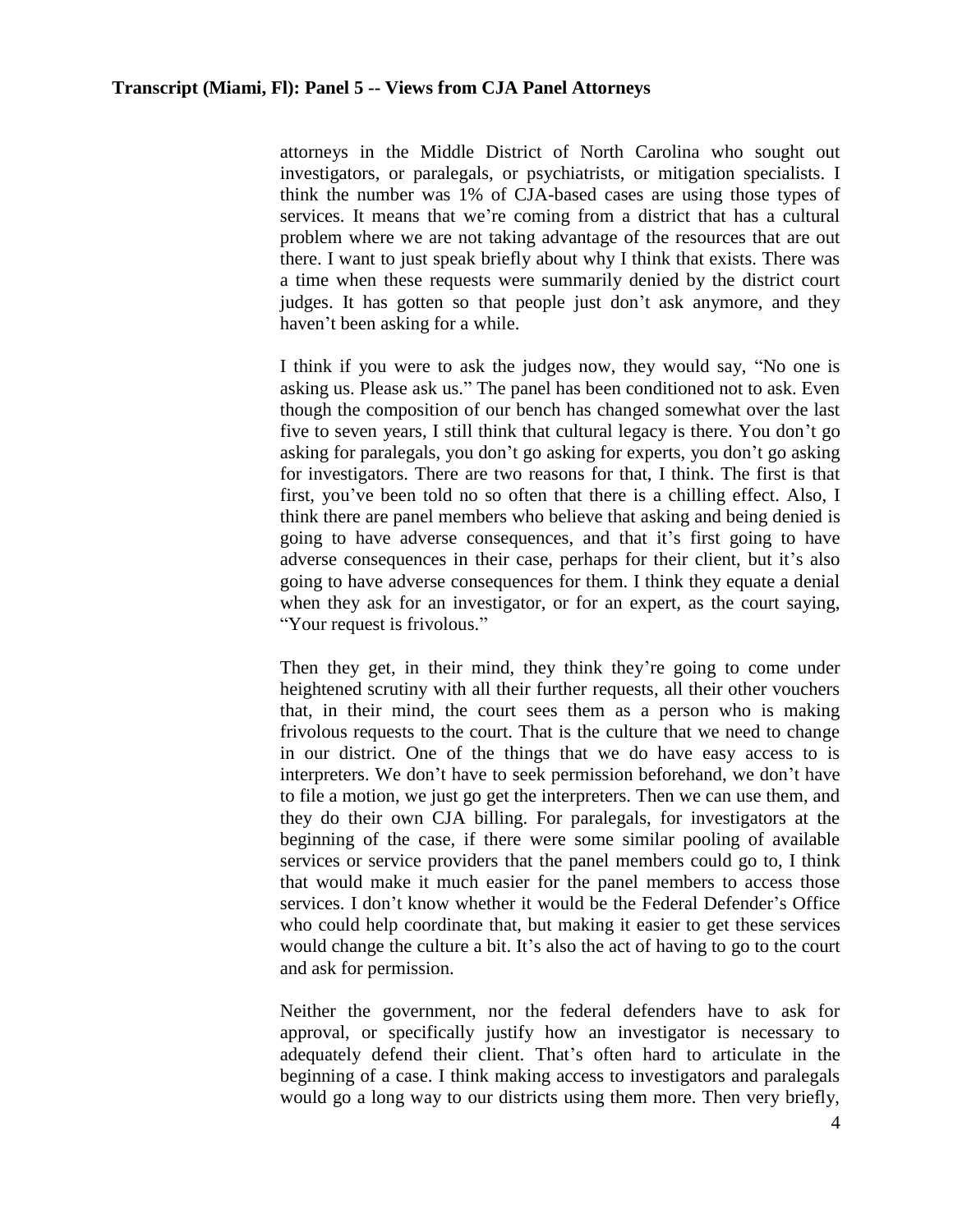the other place that I wanted to turn to has to do with the strain that high document and high data cases are putting on the CJA panel. It is so easy now, through a grand jury subpoena, or a search warrant for a cell phone or a computer, to collect just incredible amounts of data. The government is, in most cases, collecting huge amounts of documents and data. I'm sensitive to the government when they say, "We're not dumping this on you, we're producing this to you because this is what we've gathered in our investigation." I believe that it's a production and not a dump, but it still means that in routine cases, an attorney is seeing 10 to 250,000 pages, plus the data that's coming through.

For the attorney that has a secretary and his time, it can be a monumental task just to triage it. What I'd like to see is some way that we start to use either data search providers, or ESI-trained paralegals to encourage the use of those things. If nothing else, if this Committee were to make a recommendation that for high document cases, that production of those includes some rough index that generally described the nature of the information and the source of the information. I think that would go a long way in cutting down the amount of time that panel attorneys and defense attorneys spend in triaging it. I will say that the Federal Defender's Office, fd.org, has an excellent go-by that I've seen setting out different categories for an ESI production. I think that is one place where there's a meaningful opportunity to cut down, really contain cost, and also benefit defendants in our districts.

- Reuben Cahn: Thank you. Mr. Markus?
- David Markus: Thank you. Judge Cardone, Mr. Cahn, and the rest of the Committee. Thank you very much for having these hearings and listening to us. I know it's been two long days, and we appreciate the Committee's time and effort in this very important matter. I was trying to think which David Bowie song to quote to start off with today, whether it was, "Changes," or "Rebel Rebel." I couldn't decide which was more appropriate, so I decided instead to quote a more important luminary, Kathy Williams. In Kathy Williams' written testimony, she's talked about this many times, she said that, "Indigent defenders are the red-headed, freckled-faced, jugeared, bucktooth, bastard stepchildren of the federal judiciary." She's well known for talking about that, and she's right in every single respect, except one. That is, we're no long children anymore. The CJA act was passed over fifty years ago, and it's time that we got some independence. We're all grown up now.

I know this has been a theme over the past two days about indigent defense independence, and you've heard some of that this afternoon on this panel, and I'd be happy to answer questions about that as well. The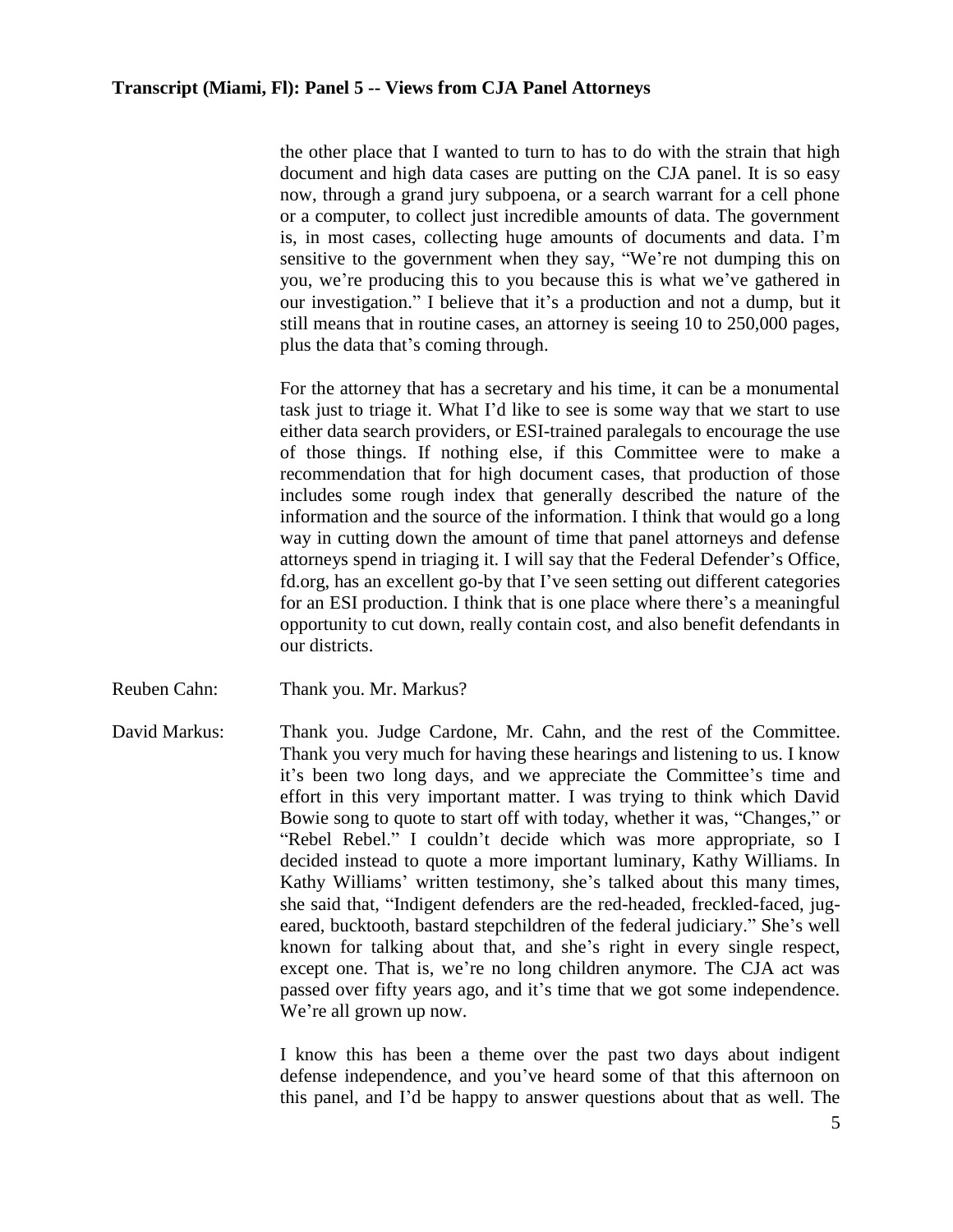other topic, and Mr. Jones just spoke about this, that I addressed in my written testimony was discovery and how important I think that issue is right now. It used to be, for many years, when I started out as a public defender that we couldn't get any information out of the government and most of the motion practice was about, "How can we get the government to produce anything to us?" We couldn't get document number one. Now, we have the complete opposite problem, which is getting truckloads of documents compressed onto a hard drive.

Besides the absurdity of this, it really is silly that we're not told exactly what the government intends to use in its case in chief. Putting aside the absurdity of that, it costs the CJA lawyers and the CJA act so much money that this is an opportunity for us to really cut down on costs and make the system more fair. Whether it's changing the rules and recommending that Rule 16 be changed, because it's long overdue for a change, or employing some of the methods that Mr. Jones talked about, it is time that we start to look at the discovery practices of the government. How, in recent years, it's just impossible to review that discovery in a way that you can effectively represent your client.

- Reuben Cahn: Thank you. Judge Walton, would you like to start the questioning?
- Judge Walton: Sure. Mr. Jones, you talked about the culture that exists in your district, and you think some past practices of the judiciary has had a chilling impact and therefore, things aren't being done that should be done. Requests aren't being made that should be made. You mentioned one way you thought conceivably that could be addressed, but what do you think this Committee could recommend that would have an impact on what's taking place, in that regard, in your district?
- Mark Jones: Two things, Judge. There was some data that was shared during one of the meetings yesterday, so I think this Committee could set up a body that would create that data and then share that data with the panel representatives. If it was widely known in our district that 1% of CJA attorney cases were using experts, that that is something that the chief district court judge, panel rep, and the federal defender would want to address. I think they could address it through training. Also, this Committee could have recommendations or require certain training on the use of experts and obtaining experts. Also, what the Committee could do is to reduce the standard by which the judges are determining whether or not an investigator or an expert is necessary. There's an inherent difficulty, as a number of people have said, with judges evaluating whether or not it's necessary in a case, and it's often difficult to articulate exactly the benefit.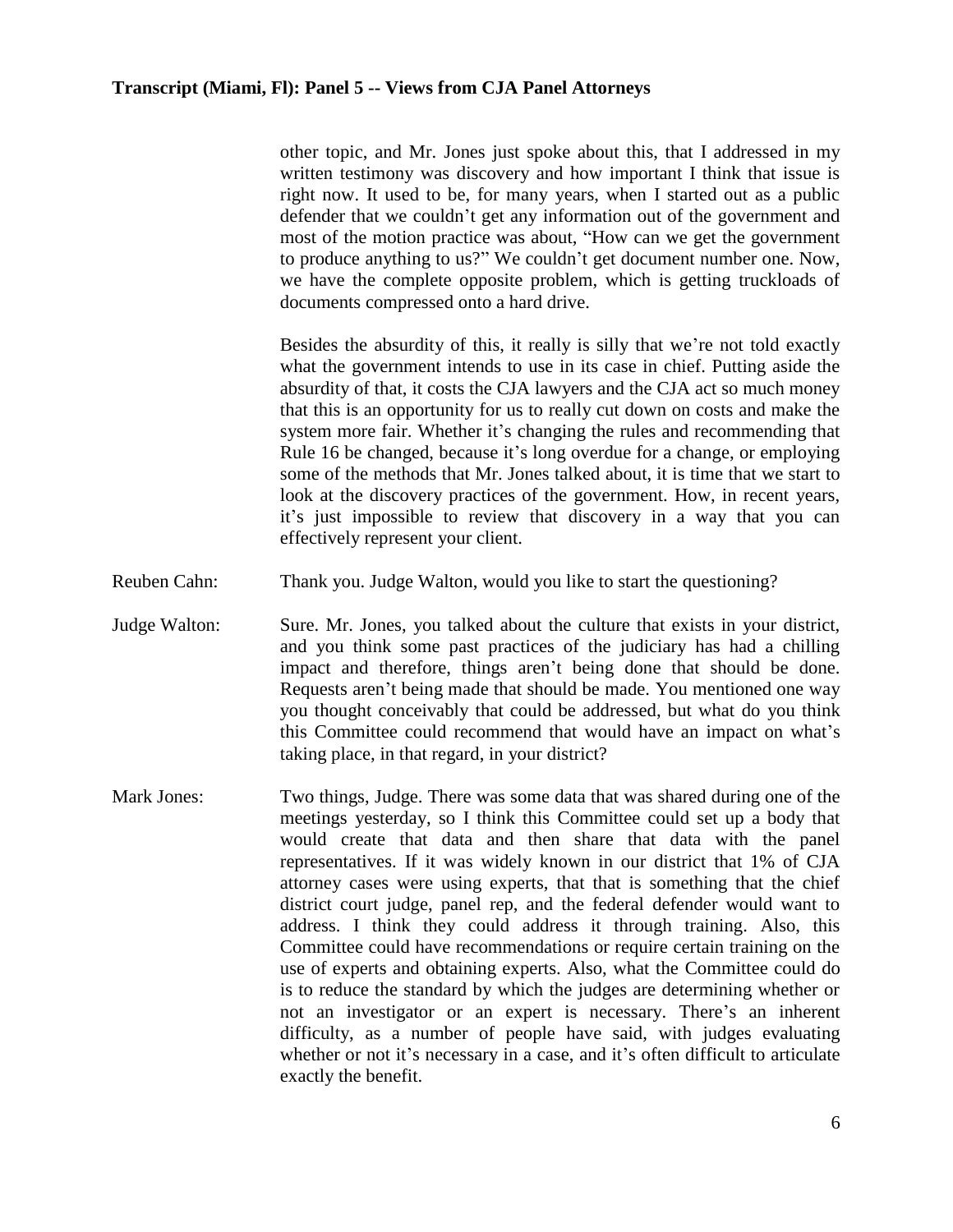Oftentimes, an expert tells you exactly what the government expert tells you and you've now eliminated that possible defense. I think if the judge were asked whether or not this was a clearly frivolous request, and if it's clearly frivolous, deny it. If not clearly frivolous, accept it. That would go a long way to increasing the number of experts that were being sought and used in our district. I also think that raising the cap before circuit approval is necessary, would go a long way to getting psychiatrists, psychologists, and mitigation experts involved in a case. Our district moves very quickly, and from arraignment to trial is often thirty days. From plea to sentencing is often two months. The process of getting circuit approval is a cumbersome one, and it can take time. I think if that amount were raised to \$5,000 or \$5,500 before circuit approval was necessary, that would go a long way. It would cut some of the red tape, and it would encourage our panel members to use those types of experts more.

- Judge Walton: Miss Reback, you indicated that you thought that there was a respect for a full-throttle defense when it was someone who was of means, but the same perspective or mentality doesn't exist when it comes to representing poor people. What do you attribute that to, as far as what you see in that regard in your district?
- Rochelle Reback: It comes down to having to beg for resources. My private clients can pay without having to go to the court and request a forensic accountant, or a paralegal, or any number of things that would be necessary to a complex case defense. On the contrary, when I represent someone in a complex case who is a CJA defendant, I have to beg for these things. As Mr. Jones indicated, in the beginning of the case, it's often very difficult. I'm retained generally much earlier in a white collar case by a private client. I know about the investigation, I know what documents have been seized from my client. I know who's been interviewed in the corporation, I know all these types of things. Whereas in a CJA case, I meet the client for the first time at their first appearance or arraignment, I don't know anything about the investigation. I don't know whether I'm going to be getting one CD or two terabytes' worth of discovery material, and it becomes difficult to really assess what you're going to need in the early stages of the case. That's one problem.

I would just like to say that it's interesting to me, listening to the perspectives of people from so many different districts. The things that I'm hearing people raise as problems in their district are so far ahead of where my district is. I did submit written testimony, and if you've had a chance to review it, you can see that in my district, the judges have maintained complete and total control over every aspect of the CJA. There's no independent administrator, there's no independent CJA committee. There's no substantive review of lawyers who want to be on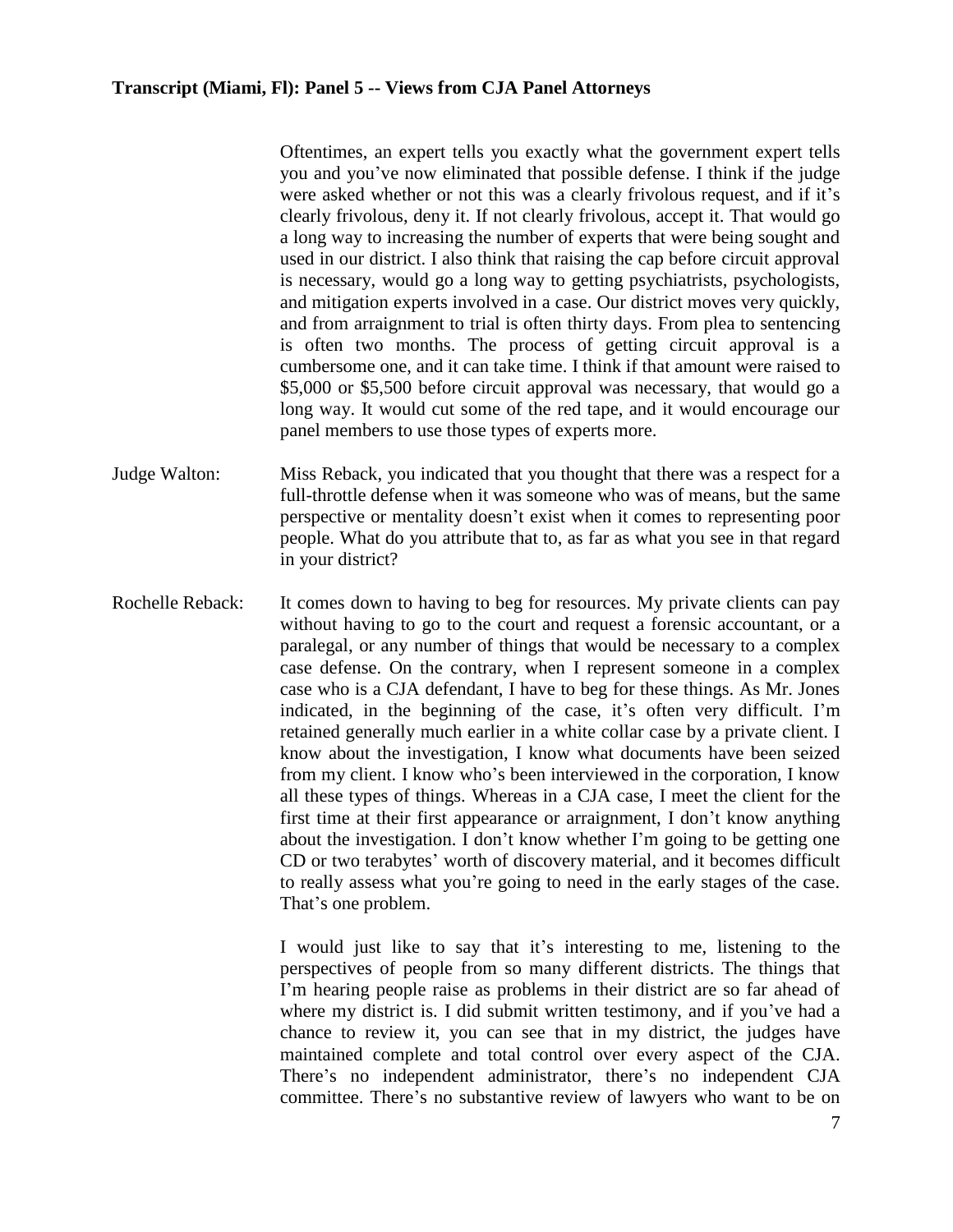the panel. Basically, the criteria for admission to the panel is that you've practiced two years in any kind of law practice, sinkhole lawyering or title review, and you've taken one CLE on the Sentencing Guidelines, and you can be on the panel. You can represent a federal felony defendant facing ten to life. That's a problem so fundamental, I think, and so far behind all of these other quite reasonable and necessary recommendations that Mr. Jones has made.

We are just so far behind, and yet each time . . . I've been on the panel over twenty years, and both formally and informally, we have requested the judges to put some sort of independent review over the panel to cull the panel. It's much too big for the needs of indigent defense in my district. What that means is that new lawyers to the panel, and they're constantly coming on the panel, they might get a case once every year, twice every year. They have no incentive to really keep up with federal criminal practice, or pay \$400 to go to a United States Sentencing Guideline seminar, or keep their skills up. That's a problem. When they come to court and they don't know what they're doing, the judges are appropriately offended. Therefore, they don't trust any of the lawyers on the panel. They don't know you, you've been in front of them once. This is your first appearance, and you're doing a poor job. As a consequence, the judges who do know you continue to appoint the same lawyers over and over again.

In the last five years, six years of my practice, all my cases were in front of the same judge. Because they were big, white collar cases, all my CJA cases, big white collar cases that the judge knew and trusted that I could manage. The judge appreciated a vigorous defense, so I benefited from that favoritism, but it's not right. Now, I'm retired. Who's taking my place? It doesn't give the new panel lawyers the opportunity to become me, and that's not right. I think that the problems in my district, frankly, are the problems of the judges not wanting to let go of any authority whatsoever. When the panel lawyers know that the judges have complete authority, frankly there's an intimidation factor. They don't want to offend the judge, they don't want to ask for too much. They want to be sure that maybe they'll be called next time, so they don't want to take up too much time, file too many motions. That's not right.

- Judge Walton: Just one other question. Miss Copeland, you said you're one of the few districts that doesn't have a federal defender. Are there any negative consequences as a result of that, and do you think there should be a requirement that each district have at least one federal defender?
- Amy Copeland: Thank you, Judge Walton, for asking that question. I am sitting up here listening, I feel like Miss Reback, but to an extreme. Not to minimize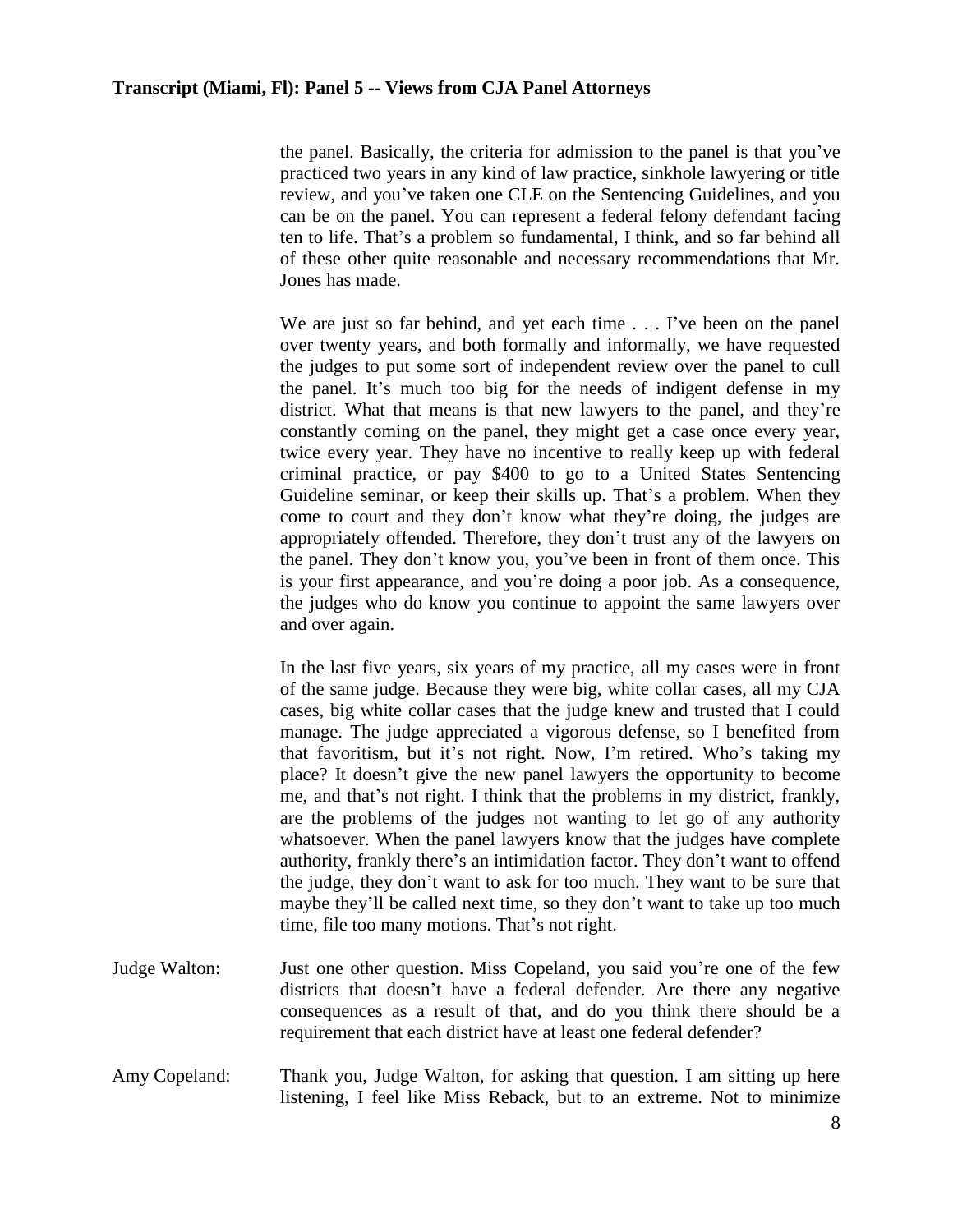anybody's concerns, but sometimes I feel like I'm hearing that the air conditioner won't go below seventy-five degrees, and we're struggling with how to get clean drinking water in my district. It is tough to get adequate and effective Criminal Justice Act representation, unless you just get lucky, in my district. There is no federal defender, I'm sure you've read my testimony. For a while, it was anyone who was admitted to practice in the Southern District of Georgia, anyone. Bankruptcy lawyers, I used to be an Assistant U.S. Attorney, I was the appellate chief for ten years. It created this strange relationship between the prosecutors and the defense attorneys. "I'm not telling you what to do, but you may want to see if a suppression motion's good because there was a traffic stop in this case." That sort of relationship.

I even talked on the down low with some AUSAs in my district, and a little bit of that still goes on now because there is no gate-keeping function whatsoever. I think I became a member of my district's CJA panel by sending an email to the magistrate judge's deputy saying, "Sure, put me on the CJA panel." I think it was about that official of a process. There is still some desire to help out people who need it by the assistant U.S. attorney's, pointing people in the right direction. I think I cited some cases in my written submission about somebody, he was an insurance defense attorney and decided to try some cases. A great insurance defense attorney, I'm not taking anything away from this person. Decided to get involved in criminal defense cases, gets assigned to something with a life sentence, and pleads out his client to a life sentence. You're sitting there hearing this and you're thinking, "It's really not going to get worse, baby. You can go to trial on these cases and see what happens."

I get emails sometimes from other attorneys asking me questions about how to proceed forward. I've seen cases where . . . I've been an attorney for twenty-four years, people out of law school for six months are trying cases on federal felonies with a twenty-five year cap. It just is whoever gets a phone call from the deputy clerk that day. There's no gate-keeping function, there's not strata of qualifications within our system as to who handles what. There's also the fact that the district court bench and the U.S. Attorney's Office traditionally have been very chummy. I benefited from it when I was there, but there's, for instance, these court family picnics that the U.S. Attorney's Office goes to with the entire court staff. They work out at the same gym, things like that. I talked to some other panel attorneys in my district who were really upset about that same gym thing. I'll tell you where it really filters down, sort of a lack of an independent agency.

Within the last year, I believe almost a year ago to the day, the U.S. Attorney's Office disclosed that an ATF agent and a prosecutor had had an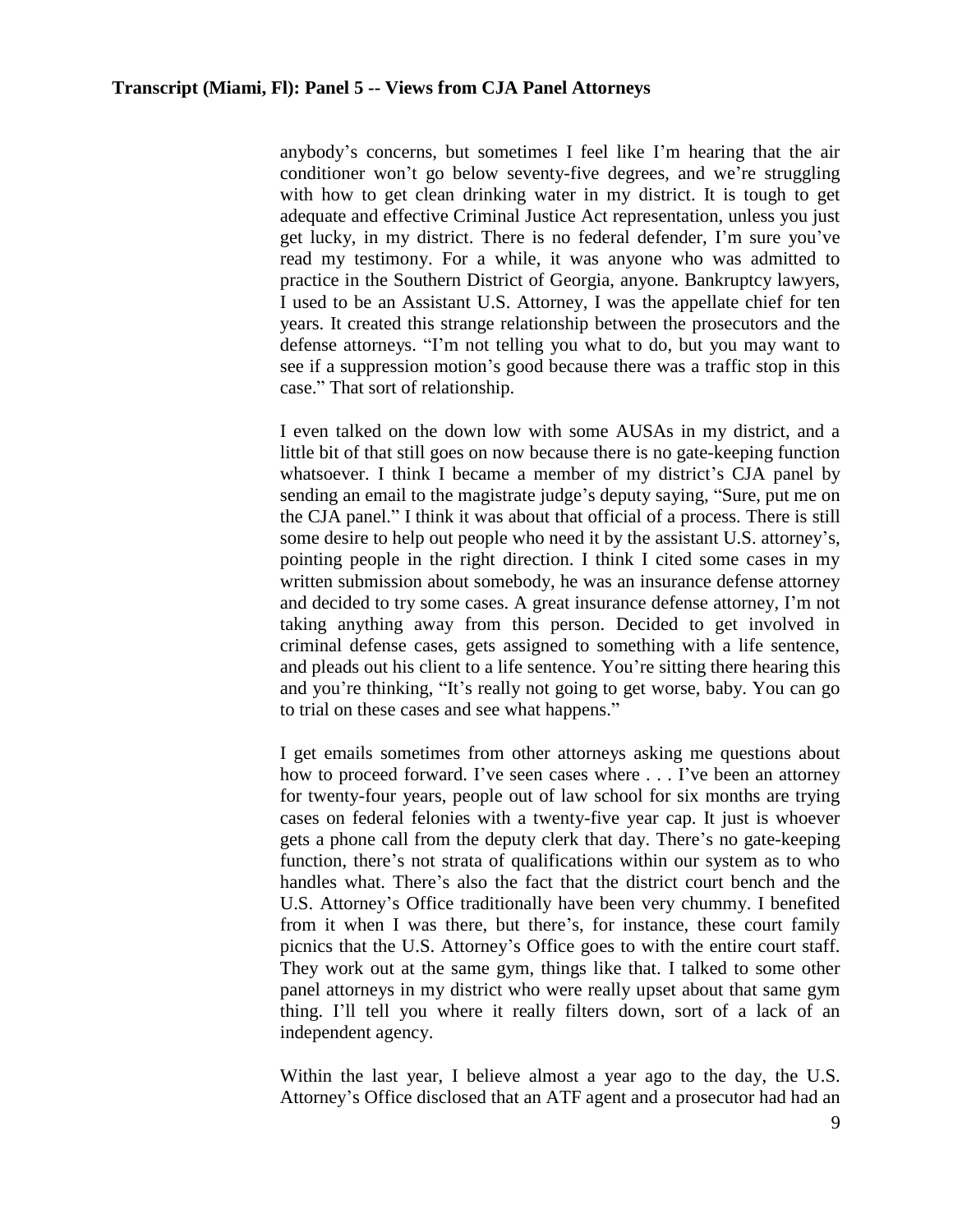affair that ran for a number of years. It was extramarital on both sides, and it may have affected up to 400 cases in the U.S. Attorney's Office. The U.S. Attorney's Office first sends an ex-parte communication to the judge, the judge publishes it and says, "We're not doing it this way. Here are all the names of the cases that are involved in this, potentially." The U.S. Attorney's Office sets forth its analysis as to why there's really no problem with these cases, and everything's great. I get appointed on four of the cases, ended up it wasn't so great in those cases, and ended up getting some substantial relief from my client. I also got, as part of that broom function, if you will, cleaning up, I also got carte blanche from the chief judge of the district. "If you become aware of any other cases to which I need to appoint you, please let me know. I will appoint you on these cases."

That is great, I love that, but it would've been nice if we'd had somebody who could've had two or three weeks to pull files and sit at the U.S. Attorney's Office and say, "Show me these cases that you're talking about." Trust, but verify, if nothing else, just to get through everything so that you could've seen if the analysis was correct, if there were really other cases that should've been identified. Catastrophic events don't happen like that terribly often, and this is a good thing. I think we're all glad about that, but sometimes, bad things happen. It would be nice if you had an agency that could be devoted to that. It just gets difficult sometimes, in my district, to see the quality of representation.

- Judge Walton: Do you know why a federal defender's office was never created in your district?
- Amy Copeland: Judge, I know all sorts of scurrilous rumors and muckety-muck.
- Chip Frensley: Do tell.
- Amy Copeland: "Sit closer, Amy Lee!" There was one a number of years ago, and then it just was closed down. I've been practicing in that district for almost twenty-four years. During the time I've been practicing in the Southern District of Georgia, there has not been a Federal Defender's Office. Like I put in my note, it used to be everybody. You would lose your admission to the Southern District of Georgia Bar if you told a judge you were not qualified to represent criminal defendants. That has changed with our new chief judge, who has made it a volunteer-only. I would like for it to go a step further, perhaps, with the gate-keeping system, a power-ranking system, whatever you want to call it, so that if you want to become a criminal defense attorney . . . I get that we all have to start some place, but why don't we start with base cases, as opposed to life-in-prison sex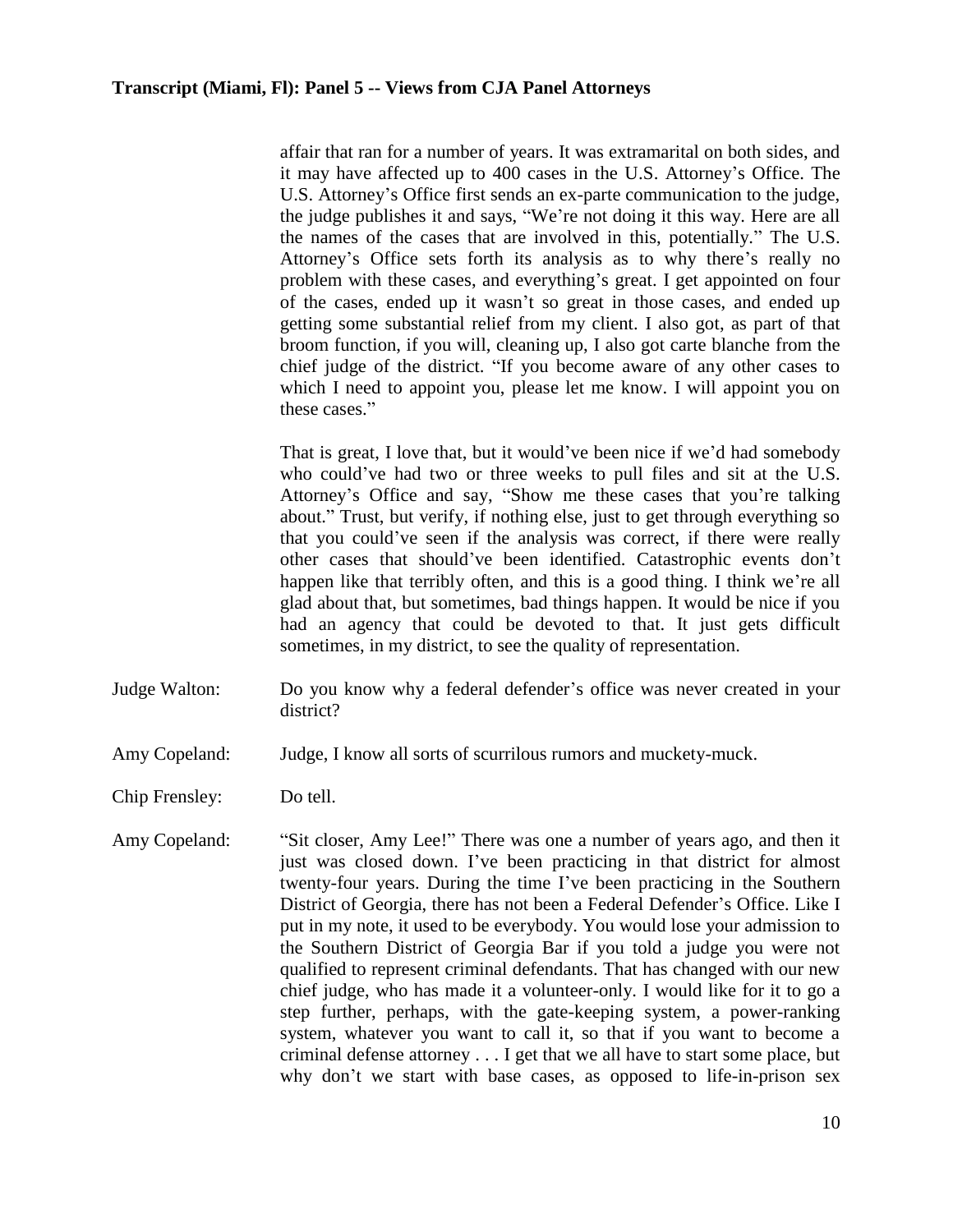trafficking cases. It seems to be a little bit better way to work your way up in the system.

Judge Walton: Thank you.

Amy Copeland: Thank you, sir.

Reuben Cahn: Mr. MacBride?

Neil MacBride: Thanks Reuben. Welcome to the panelists, thank you for our presence here today, for your written testimony, which we've all read, and your willingness to engage with us. I want to start with a question on . . . one of the first principles that we've been thinking about as a Committee, I think we're still trying to figure out exactly how to approach in the face of anecdotes, in many instances, which can vary across the spectrum. I'll set the stage this way: when I was leaving to come down to join my fellow Committee members, my nine-year-old said, "Now dad, what's this Committee you're on, and what is it doing?" I said, "Well, it's basically a report card for how judges and defense lawyers get along." He said, "What grade are you going to give them?" I said, "Well, it's really challenging. I think the judges are giving out A's and A minuses to the relationship, and the defense counsel are given out C pluses or F's." Alastair said, "Wow, that's a big difference. How are you going to figure that out?" I said, "Talk to me in November and we'll let you know how we come out with it."

> All kidding aside, we have heard stories from defense counsel that describe a pathologically dysfunctional, broken system in their districts. We've talked not just to judges, to be fair. We've talked to panel attorneys or defenders who describe a much more positive, healthy, and functional relationship. Everybody's entitled to their own opinion. It may be that we just have a crazy quilt across ninety-four districts, and things look very different. Even by division, things may be different. I was U.S. Attorney in a district that had four divisions, and it sometimes felt like four mini districts within one division, in lots of different respects.

> One question that I wanted to start with, it built on a question that Professor Gould asked earlier, and that Judge Walton was engaging with Mr. Jones about. That is are there objective, if you will, criteria, statistics, or benchmarks that we can look to that may be a somewhat dependable proxy for how healthy or independent the CJA panel is? The one that Mr. Jones mentioned is the use or percentage time that outside experts are approved for CJA cases. Just in the interest of time, I'll move across, maybe start with Mr. Markus and move over Mr. Ayers. Is that an example of something that you think may actually be a portal into the independence or strength of the CJA panel? Whether it is or not, are there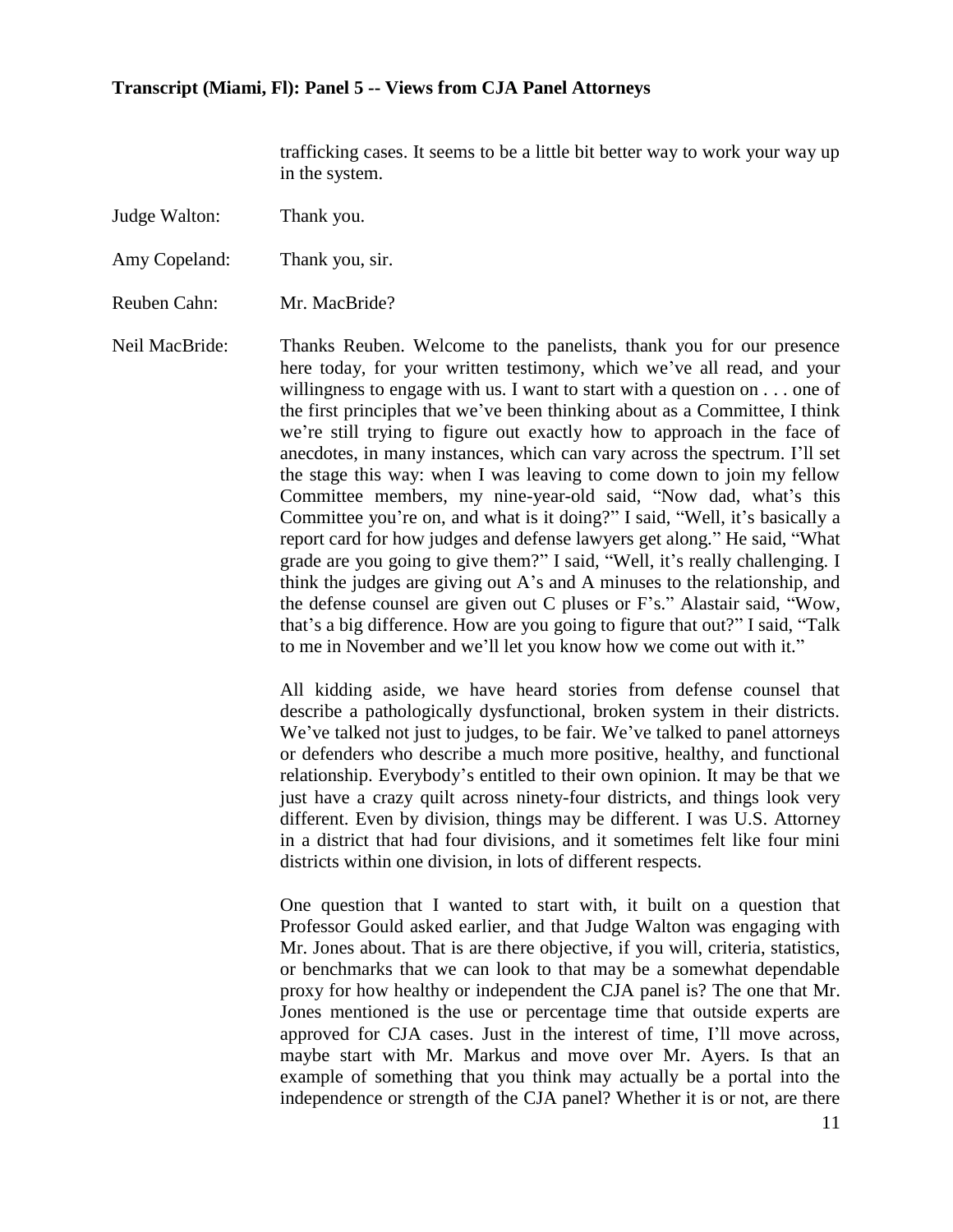other similar things that you would point to that we, as a Committee, could look at to help get below the anecdotes.

David Markus: Sure, and I'll start by saying it seems like you had a much healthier talk with your nine-year-old than I did with this morning. My debate with my nine-year-old this morning was about whether she would eat the waffle for breakfast or not, and you had a debate about grading judges and CJA lawyers. I think that's a really difficult question about how to judge that. Maybe I want to fight the premise a little bit and say that's a reason why we need more independence from the judiciary, because I think it is so hard to come up with objective criteria like that. Each district, you're going to hear something so different, and it maybe the learned helplessness that we heard about Mr. Jones' district where people don't even ask, so the statistics may be skewed. In this district, it gets approved. Some judges are great, and some judges are awful. It's really a judge-byjudge basis. I'm not sure that you're going to find criteria that work, certainly nationally. Even district by district, I think you're going to run into all sorts of problems like that.

> I've been watching online, these guys are doing a great job over here. I've been watching a lot of the testimony, and I think one of the themes that has come across is the panel really has to answer to the judiciary now. We have to, as Miss Reback said, beg a lot of times for what we want. I think that's the real problem, and I don't think that there are criteria that we can come up with that's going to really come out and show that, other than talking to people who are on the line, like me and the other lawyers. At least what my feeling is, is that if we can create more of an independence where we work with the public defender's office to deal with experts, investigators, and so on, I think you're going to get a lot better representation than we get now.

> It's funny, I heard judges don't want to let go of this control, which is so true. Then when you talk to judges about the CJA, they love to complain about having to review bills and review these requests. I love to complain too about stuff, then I don't want to give up control either. I think it's in our nature, we want to keep control and we want to complain about it. I think you guys are in a great position to objectively get us out from under that control in a way that we don't have to beg anymore. The objective criteria I think is going to be very, very difficult, Mr. MacBride. Maybe some other people have different answers, but I think that's going to be difficult.

Rochelle Reback: Can I just add one thing very quickly? In my district, we have a model CJA plan. We've had it for years, it's be re-adopted any number of times, the last time was 2011. We have it, but the judges of my district totally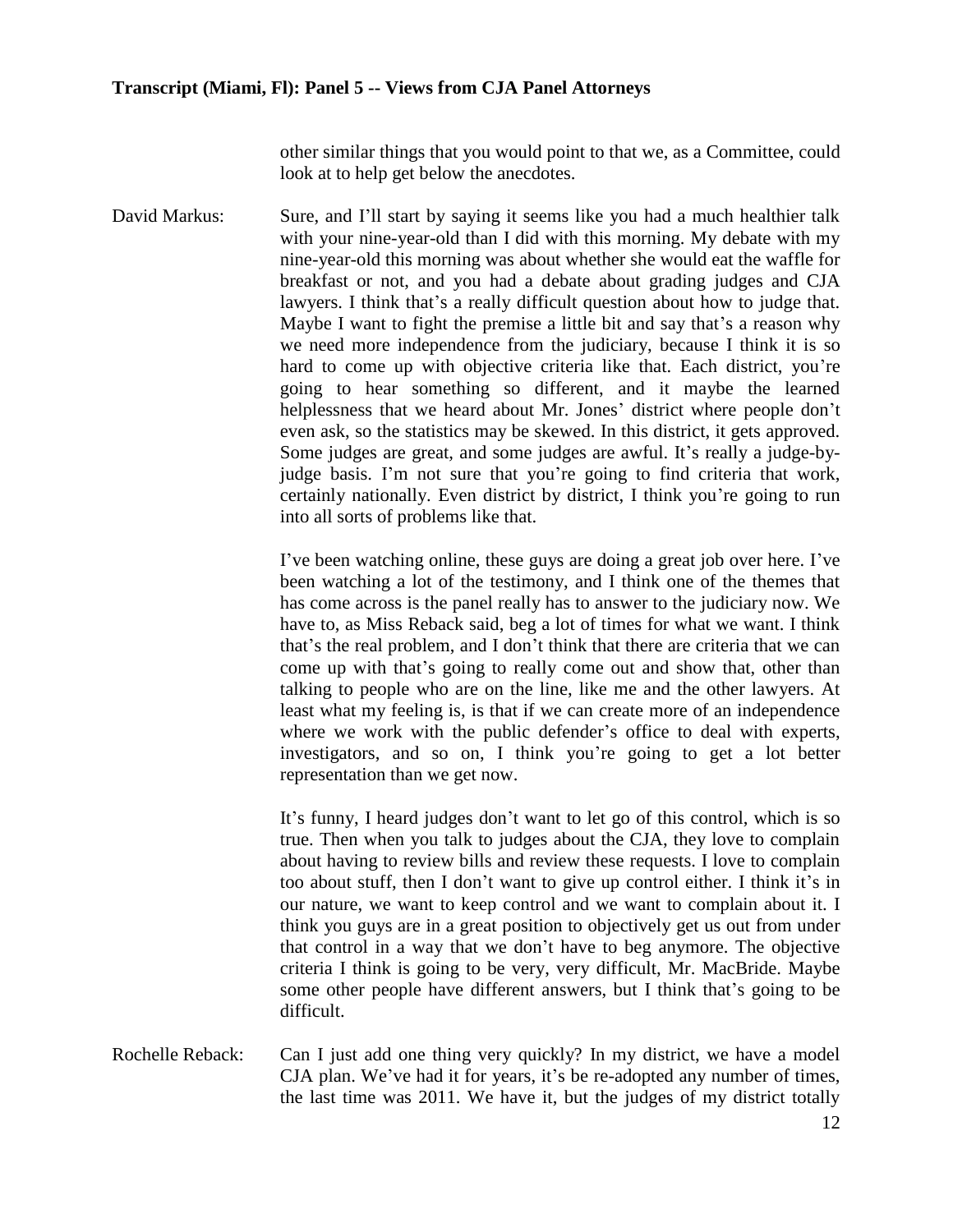ignore it. It has different things on it about criteria for admission to the panel. There's supposed to be a mentor panel, you're supposed to have a three-year review. They don't do any of that. It seems to me that as long as we are under the thumb of the judiciary, who within the system has the authority to tell an Article III judge they're doing it wrong? They don't care.

- Neil MacBride: It's a great question, and I don't pretend that maybe this Committee can tell judges they're doing it wrong. Armed with what you just said Miss Reback and Mr. Markus, let me quickly ask Mr. Ayers, just at the risk of restating the question. I didn't mean to suggest that if approval ratings on expert witnesses went from 1%, as is the case in one district Professor Gould told us about, to 80%, that that solves the question of the first principle, as to whether that's still the right structure. If it turns out, and I'm just making up the numbers to pose the question, if a third of all districts only have a maximum of a 10% approval rate on expert witnesses for each CJA cases, does that not sort of make Miss Reback's point perhaps that there's just something fundamentally broken? That it's the exception, not the rule that lawyers like you are getting the resources you need at least some of the time in some of the complicated cases to vigorously, zealously defend your client.
- James Ayers: I can only speak from my own experience. I was a panel representative, and I would go to some of these meetings and just hear these stories about how things are different in other districts. My assumption is things run much more efficiently sometimes in my district, probably because Mr. McNamara, or the person that ran the defender's office ahead of that. I just don't see how you can do that quantitatively, or some measurement. I can tell you I've done a variety of different cases, terrorism cases and some other cases, and I've never had a judge deny my request for an expert. I've had some comments about the quality of my motion and had to go back and do homework and things of that nature, but that's to be expected. I just don't have a negative experience to share with the panel. In terrorism cases, I've had a number of experts where I've asked for them, and as long as you substantiated your request with the appropriate facts and the need, I've just never had a bad experience. I just can't speak to these other districts or measurements or complaints, to be honest.
- Neil MacBride: Mr. Chairman, do I have time for one more question?
- Reuben Cahn: Yeah.
- Neil MacBride: Okay.
- Reuben Cahn: We're doing well, go ahead.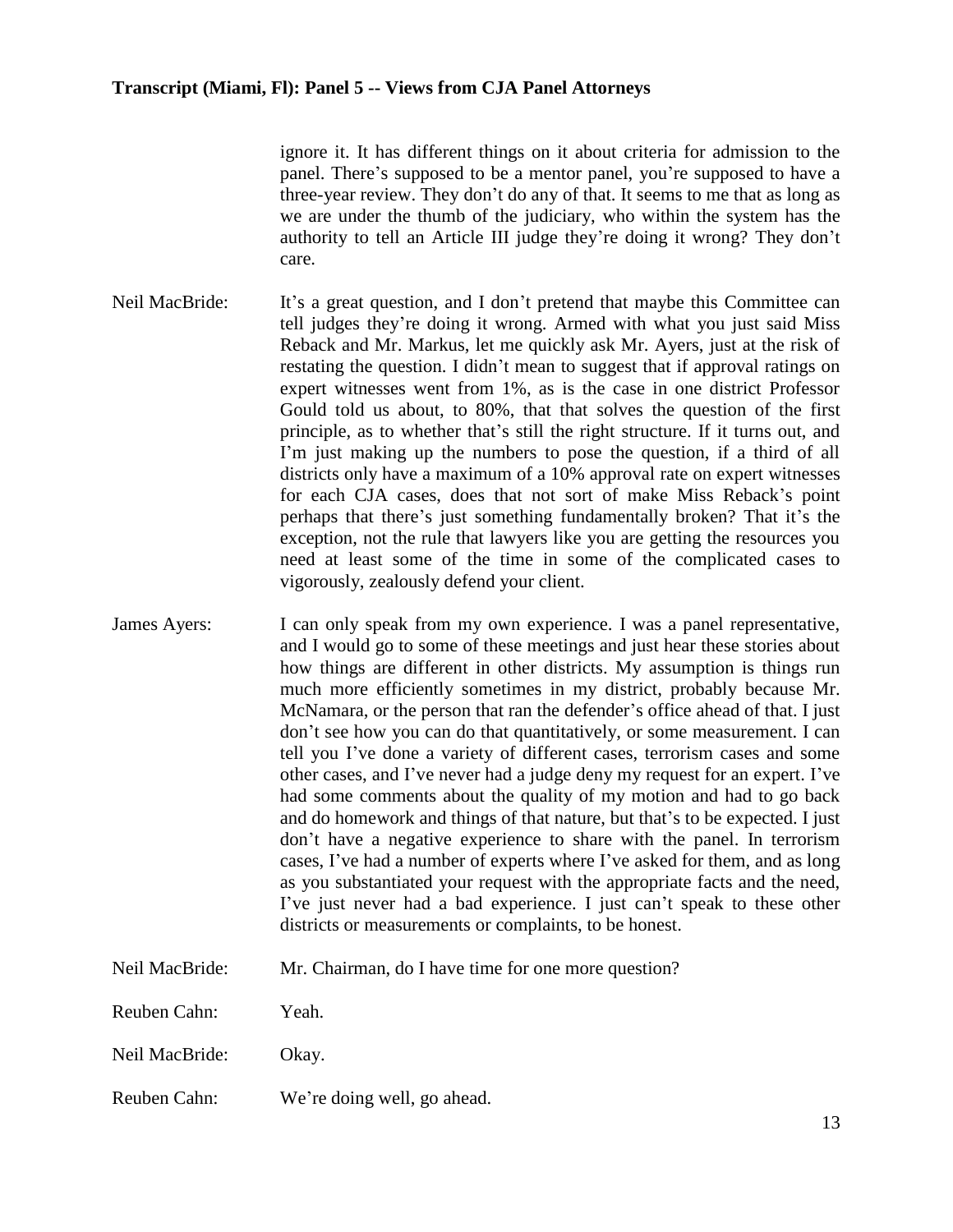Neil MacBride: A quick question to Mr. Jones and Miss Copeland. You're both former AUSAs, I'm a former AUSA. I, for better or worse, have spent most of my career in the Justice Department. Have not been a CJA attorney before. I will confess that as an AUSA, even as a United States Attorney, I spent zero time thinking about all of the issues that you guys have spoken about this morning, and that we've heard about for the last two days. Maybe that's as it should be, because the idea is to keep prosecutors very far away from that process. At least, I hope that was the answer. Otherwise, statement against interest, I never thought about it. I will say that intuitively, as a young prosecutor, while we didn't like losing to good defense counsel, there was part of us that always liked it when we were up against a really good defense counsel.

> Whether that was an FPD, an AFPD, a CJA lawyer, or just a retained counsel. The question is, in your guys' minds as former assistants, as Committee, should we be thinking about any potentially constructive role that the justice department can play in strengthening the funding and administration of indigent defense? I don't mean by necessarily taking over the program, but do you see any role for trying to leverage the justice department? As Judge Cardone said earlier today, after all, it's called the Department of Justice. It's the only executive branch agency with a moral virtue in its title, it's not the Department of Incarceration, it's not the Department of Conviction. In theory, it should care a lot about these issues. Just curious if you have any reflections.

Mark Jones: I believe that all prosecutors want a good defense attorney on the other side of the aisle, and I think they know that the system only works when everybody is zealously represented. Earlier, I mentioned the ESI production, and I think that might be one place where DOJ guidelines could help defense attorneys in sifting through that data. If getting through it was easier because of an index, I think that's a place where we could see real benefit. Another panel member earlier said that in their district, the United States Attorneys and the AUSAs will provide a list of hot docs. That can be useful, reverse proffers can be useful, but there's a grain of skepticism that needs to be taken with everything that the government is giving you. That might be the most important documents to them, but your defense might focus on a different subset of documents. Other than that example, and sifting through discovery, I'm not sure that I can think of, right now, any specific examples where a change in DOJ policy would increase the representation for defendants, except perhaps to say that I get the sense that a lot of AUSAs feel differently about sentencing versus guilt or innocence. Once guilt is established, the prosecutors are often going for high-end or large sentences. When defense attorneys come in and offer arguments and mitigation about childhood trauma, about mental health issues, and are asking for varying sentences, I often feel like the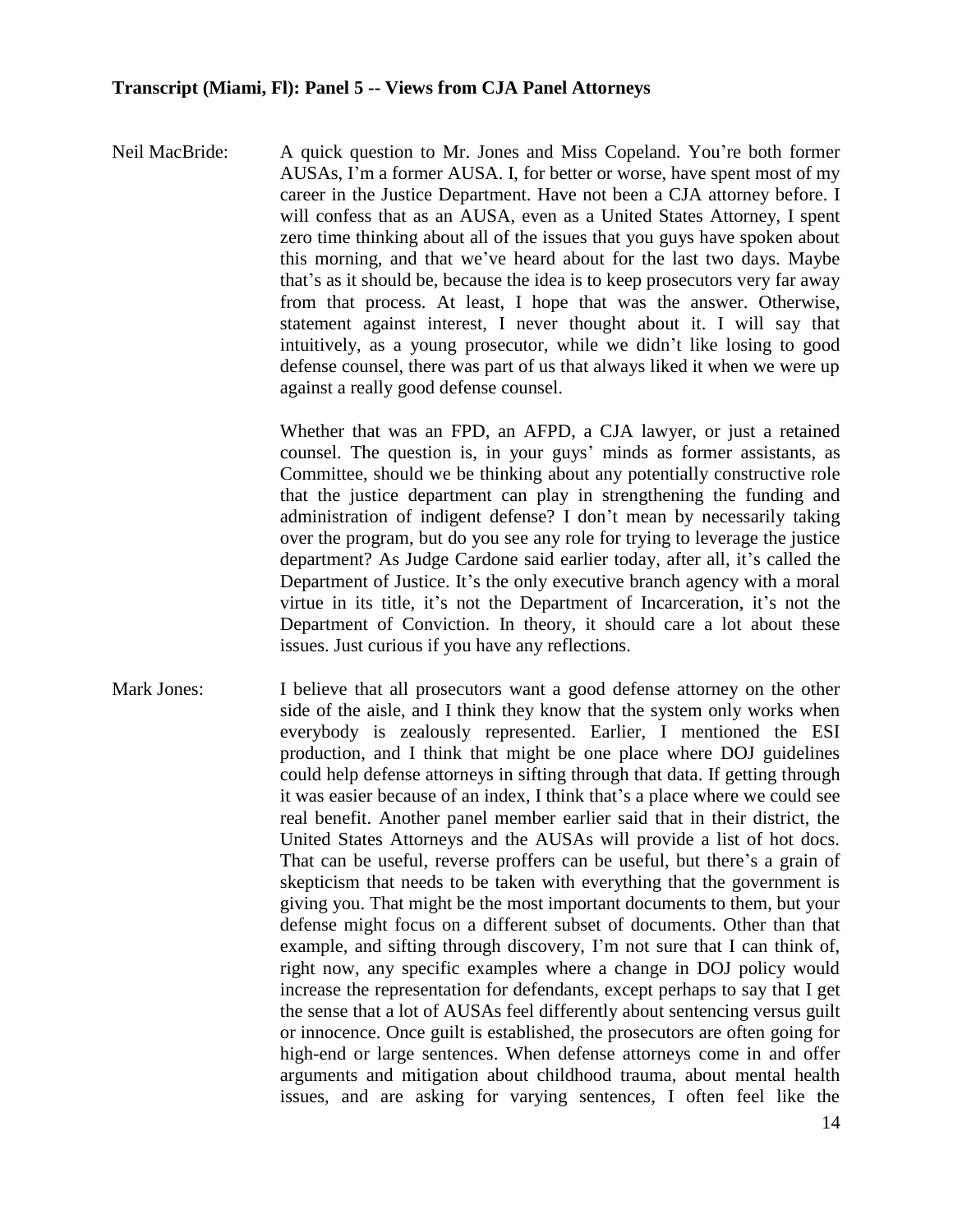government is pointing to their criminal record that often has drug use and violence in it and saying, "There's a disparity there between what each party wants." I don't know if there's a place where the priorities of the DOJ could be changed there, but that's a place where I think there's a difference between prosecutors and defense attorneys about what the right punishment is after someone's already been adjudicated guilty.

- Neil MacBride: Thanks. Miss Copeland?
- Amy Copeland: I was a Department of Justice employee from January 16th, 2000 until September 25th, 2009 and I thought about the issue of good defense counsel every single day on that job. I was the appellate chief, which meant that I handled the appellate work. I also handled, either directly or in a supervisory fashion, but mostly directly, the § 2255 claims and then effective assistance at counsel petitions. As a result, I became the mother confessor of our entire district. I got calls from attorneys who were so stressed out because they had no idea what they were doing and why there were representing a felon in possession on gun charges when they were trying to put together a bond offering. True story. My colleagues at the time were keenly aware of the limitations, and in preparing for my remarks today, I knew I'd arrived when one of them told me that they really didn't feel the need to be real friendly to me anymore in court.

There is a whole thought that they do need to look out for the person who may or may not be truly adept at criminal defense attorney. Yes, I always loved seeing a good attorney. It would raise my game, and I really appreciated that. I think the only thing that would concern me about the Department of Justice carrying any of the burden is that with most my indigent defendant clients, they are extremely distrustful of anyone that they think of as "the Man." I think that the DOJ is, in fact, the man. I would have trouble, if I were ever called upon to explain to them, telling them why exactly the Department of Justice who was prosecuting them was also trying to help them, too. That would just be something that would be poorly received.

David Markus: Could I just speak really quickly on that issue? I think it's really important, and I'll give you the other perspective because I've never been a prosecutor or worked for the Department of Justice. I feel strongly that we should keep the two separate, because it's an adversary system. I think it would be a huge mistake to have the Department of Justice involved in the Criminal Justice Act. Really, I think it would cause a problem for the reasons that Miss Copeland stated, and for just optics reasons. I don't think it would be in the best interest of our clients or indigent defense. Yes, it's called the Department of Justice, but the reality is we go to court every day fighting with prosecutors.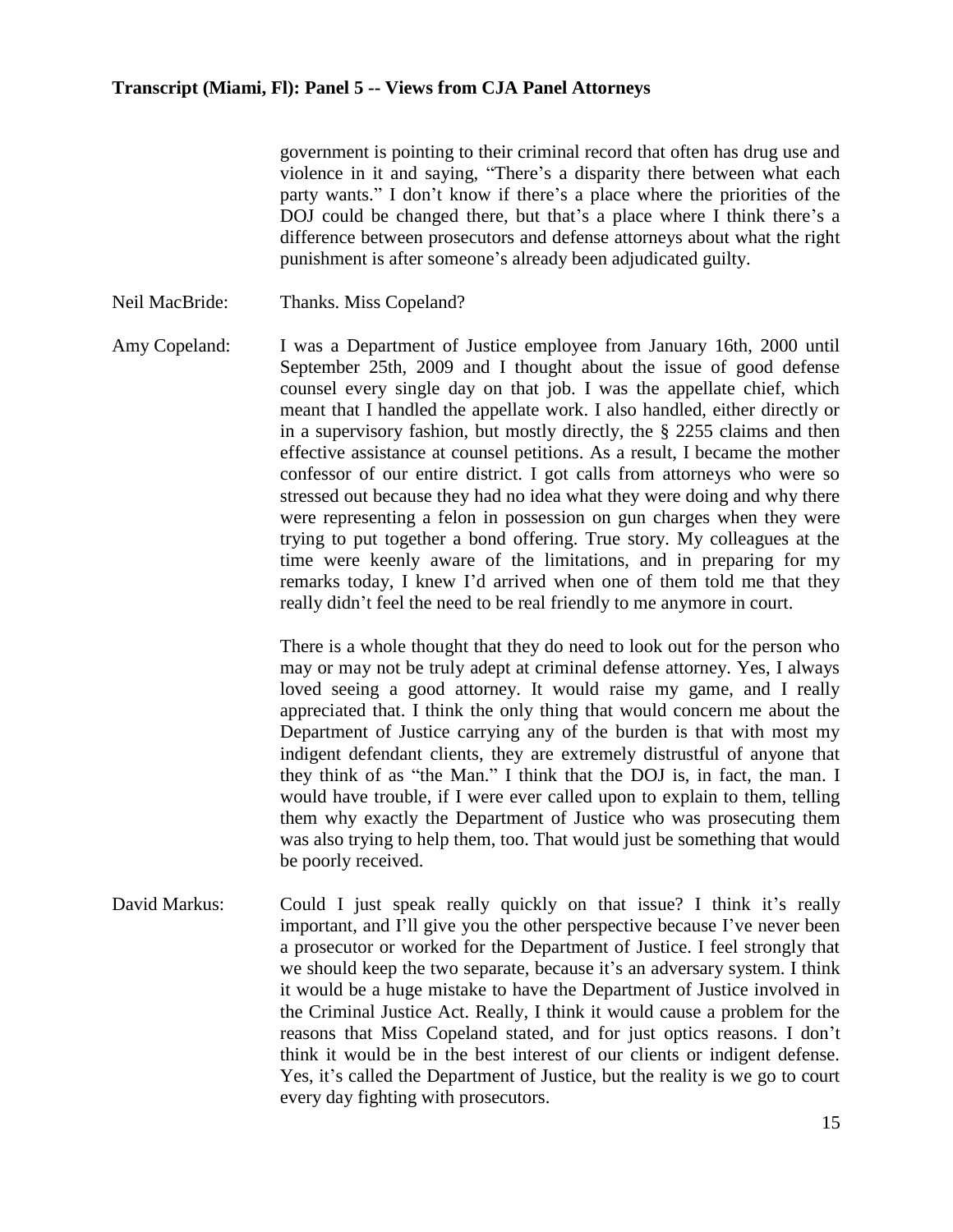It should be a fair, good fight, but we are fighting with them and we are adversaries with them. I think it would be a real mistake to try to solve the CJA problems by involving the Department of Justice. One perfect example is we've seen the recent memos that have come out from the Attorney General about *Brady* and *Giglio*, about how the policy should change with line prosecutors disclosing it more readily. But, the Department of Justice has fought very hard against any actual rule change with *Brady* and *Giglio*, they just want to give this advice to line prosecutors, which line prosecutors are free to disregard, and many, many, as we see every day, disregard it. Yes, it's a nice name, but in reality, we're adversaries, as we should be.

- Reuben Cahn: Thanks. Katherian?
- Katherian Roe: One of the difficult problems we've had in doing this, having these hearings, gathering this evidence, is that a lot of what we're trying to wrap our hands around, if you will, is cultural and anecdotal. I'll give you an example. The issue of self-reduction of vouchers, there's nothing that, we can't get any evidence of that, actual numbers and how many people reduce their vouchers. We can't get any numbers, any data if you will, as to how many attorneys just don't make requests for expert services because they've made them over and over again, and they've been denied. Or, because as one of you was saying earlier, they were concerned that their other vouchers would receive heightened scrutiny if they made these requests and were denied. We really have no choice but to ask you about your own districts and ask you to tell us what you know about this information because we can't get those statistics.

Mr. Ayers, I'm going to begin with you. We've heard from Tom McNamara, and we know about your district, and I know that it's a very good district. We also know that there are vouchers that are cut. One of the things I want to ask you about is a few minutes ago, when you testified, you said sometimes your voucher would get cut. The judge would cut it, and that was fine. It was just very much, at least I got the impression it was very much like that's the way it is, and I'll move on from that. In your written testimony, you indicated that you didn't necessarily think it was fair. I think the implication was you had done the work, but you weren't going to be compensated for it. I want you to address that, but I also would like you to address the issue of self-reduction. I know that you don't choose to do that yourself, but my question is more about the other attorneys in your district that you know do do it and why.

James Ayers: The topic of self-reduction is just lawyers have told me that they do that, that they'll reduce vouchers. They told me that as lawyers, not just from my district, I specifically remember it from other districts where they've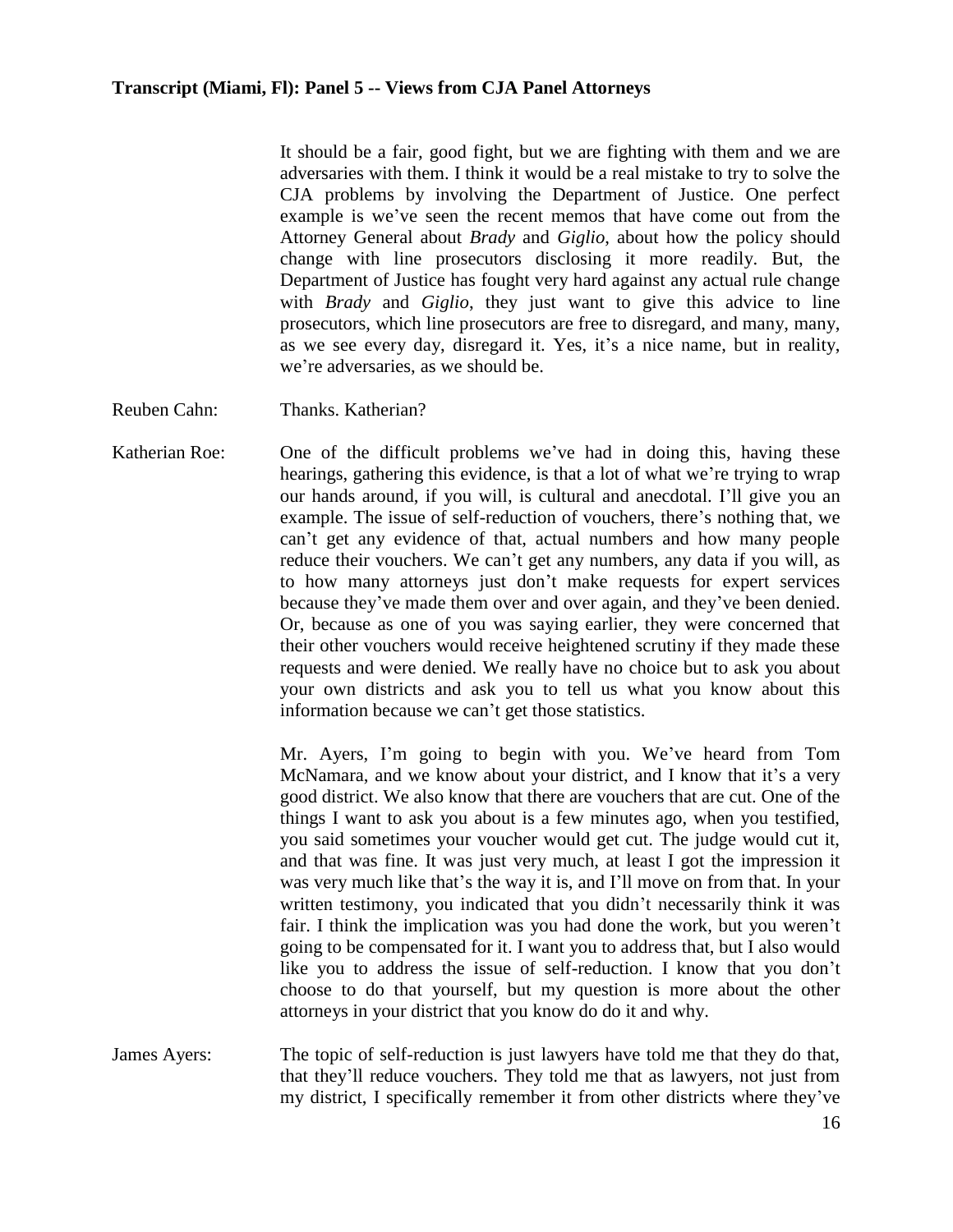done that on their own accord. I just don't think it's a good practice because . . . I'm a business major. I keep meticulous track of my time because I have to send in a voucher for a CJA-appointed case. The vast majority of my cases are civil cases, and my client expects for me to have the time written down in those cases. I oftentimes reduce civil bills, just part of being in business, it's a good practice with your clients if they raise an issue. I won't expect that not to happen just because I'm doing a CJA case, to be honest. I liked a little feedback. The cutting of vouchers used to take place a lot more often, in my mind, than it does now. When I first started this, the rates were much lower, but the time's always been the same, in my mind.

It takes a significant amount of time to meet with people that don't trust you to try to get them to do what's in their best interest, and that's never going to change. When they meet me, they don't hire me like my civil clients do. They feel like they're stuck with me, and I have to be a wee bit of a salesman to try to address those issues, from that standpoint. Over the last year, for example, I probably had three or four vouchers cut. It could be a little bit longer time, but several of those, I got a letter from the judge saying, "We just don't feel like you justified your fees." Which, of course, would aggravate anybody whose fees have been reduced, in my mind. They went through the pains of taking a letter, probably commentary prepared by Mr. McNamara, and said, "You should've spent more time in your letters."

The one thing I can't stand doing is writing letters to justify fees and filling out a CJA 26 Form after I've turned in time sheets, and I've turned in spreadsheets, and Excel sheets, and to be honest about time that I review a bill, I'm probably two to three or four months past the conclusion of that case that started usually, I would say, a year before, or eight months before. I really don't personally like going back and reviewing it, but I do send letters in. It's just generally I've relied on my time sheets because of the detail that I put in there. Mr. McNamara, I like Mr. McNamara. He's been doing this for a long time, but he's got a job to do. He's got to justify every voucher that goes to a judge, who's got to justify it to the Fourth Circuit judges whenever it's above the limit. I know that, but I just don't like writing the letters. I understand it's part of the process, and I'll spend time on them sometimes. I've had significant vouchers that were paid that were budgeted. I think one case, I had to budget where there was never an issue. It was paid, and it was a lot of money. It was a terrorism case.

Katherian Roe: Did you do the work, sir?

James Ayers: Oh yeah.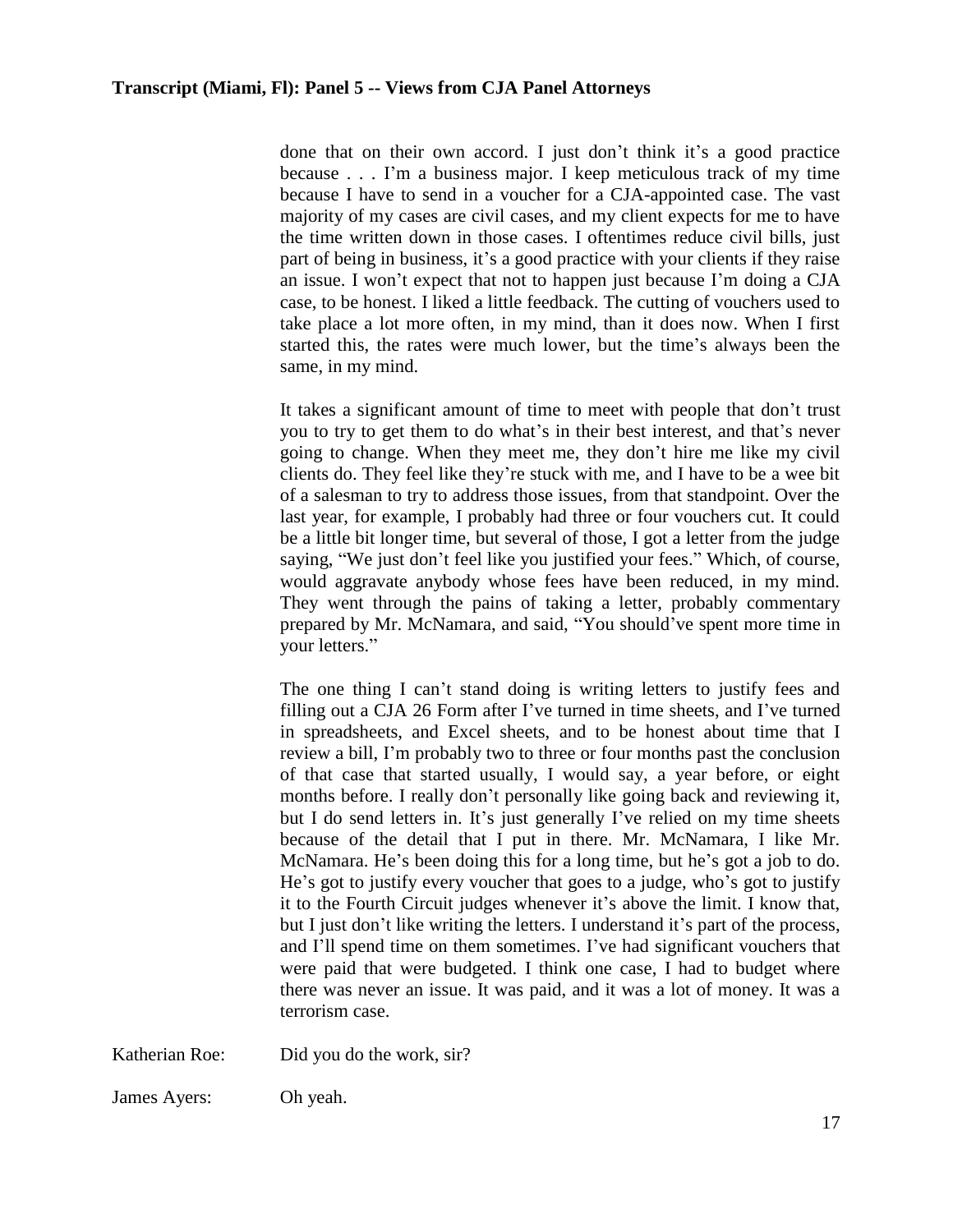- Katherian Roe: Isn't that the standard, whether or not you did the work? The way you sayit, it's like they paid you, but you did the work.
- James Ayers: I always do the work.

Katherian Roe: I'm not going to try to get into it with you, but it seems like you're justified if you did the work. Here's my question: is it mostly a business decision for you then, at that point, instead of going back and forth trying to convince them that you should get paid for the work that you did, it's just easier to move forward?

- James Ayers: Absolutely, in every case. If I feel that someone's written a letter that I disagree with, I'll respond. My job is to represent my clients, and secondly I think I should be paid. When I represent my clients, whether it's for these expert services or anything else, if I want something, I'll ask for it. I'll do it respectfully with the court. Same thing with vouchers and things of that nature. Nine times of out ten, I don't have anything to say. On some occasions, I don't ever know why they're cut. I get no explanation, and that's not going to change. I can beat a dead horse and I can throw gas on the fire, or . . . it's just like a civil case. When my client comes in and says . . .
- Katherian Roe: Part of doing business.

James Ayers: Yeah, sure. That happens in every kind of case I've ever done.

- Katherian Roe: Thank you. Mr. Jones, let me just ask you a question. You had said earlier, you were talking a little bit about the vouchers, the heightened scrutiny of the vouchers. You were talking specifically, I think, about expert requests, folks not asking for experts because they had been denied a number of times and they didn't want the court to give them a heightened scrutiny in the future. That heightened scrutiny you were referring to, would that be on their attorney vouchers? Is that what you were referring to?
- Mark Jones: It was. This is also sort of an answer to Mr. MacBride's question. I don't think that you can do a data-driven analysis of the CJA panel and determine the health of the panel in any given district. If you look at the Middle District CJA expert rate, I also have to say that in the last four or five years, I haven't asked for an investigator and I've gone and done it myself. I haven't asked for a paralegal, and I've done the work myself and have mostly been compensated for it. I don't think that even where you see an outlier, that that represents sub-par representation of defendants in that district. I think it's hard to equate data with the services that the clients are getting in that district. I'll also say we have a chief district judge, a CJA panel rep, and a federal public defender who are all very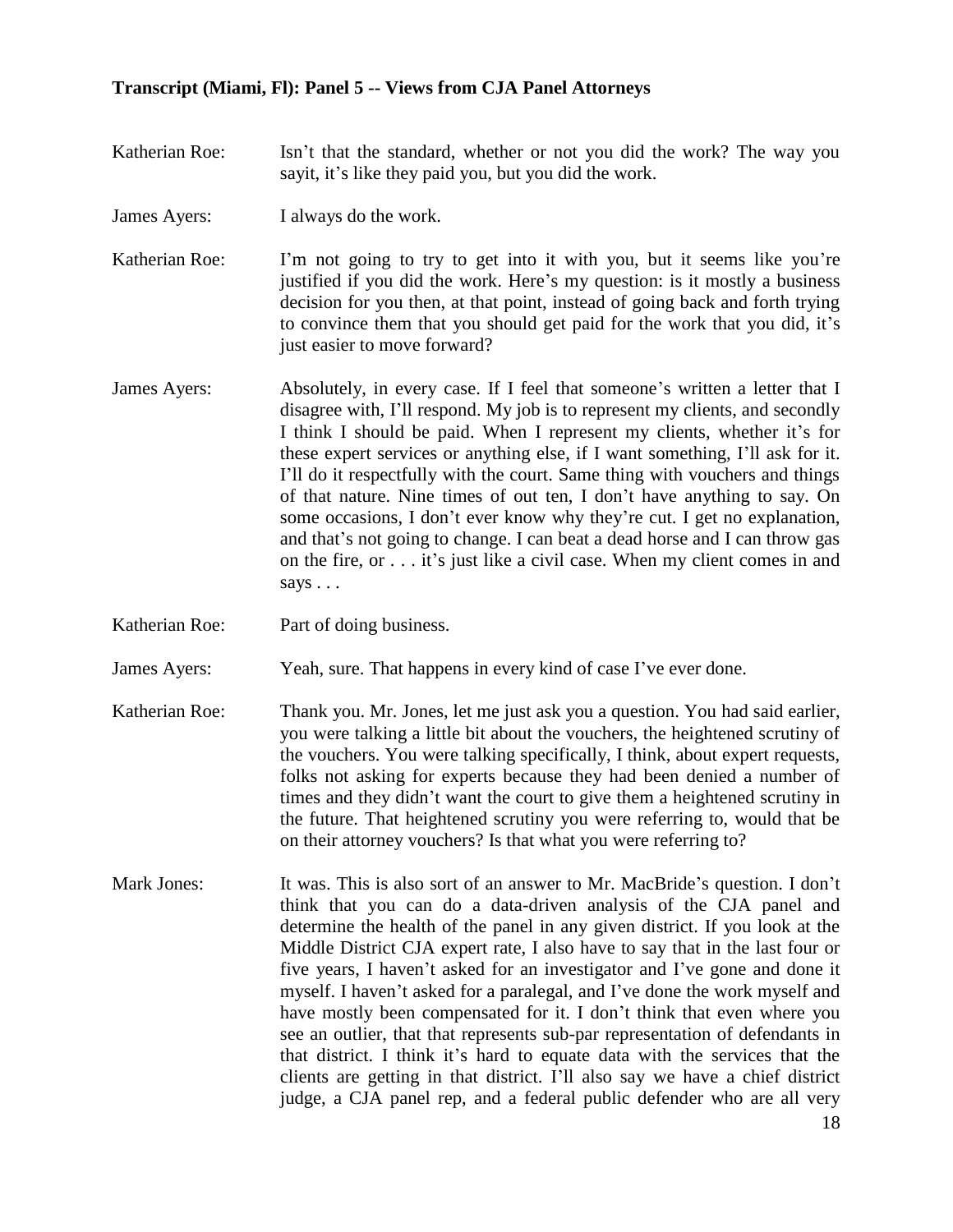conscientious and do a great job representing a defendant. I don't think even that data point accurately demonstrates or represents the health of the panel in that district.

Ms. Roe, as to your question, I don't know that other panel attorneys would express it as I have expressed it. That they would say, "I am afraid that if Judge X denies me here, that when I submit other vouchers, they're going to give me that scrutiny." I think the act of having to go and ask for the money, then being denied creates that type of relationship. You're always asking for something from the court, and it leads to things like selfcutting. It leads to things, as we heard somebody else say in the last panel where if you spent four hours trying to get the production to work on your computer and can't do it, you don't submit it. If you have to print it, and you have 5000 pages, you aren't submitting a request for those copies.

I have self-cut my voucher as a business decision because I've looked at the time that I thought it would take me to file the CJA 26 and to work with the district court judge, and the amount of money that was involved. Sometimes, it's been \$1000. Sometimes, it's been three or \$4000 but made that decision. I don't think in the Middle District though, we have a large problem with the district court judges cutting vouchers. I know that it has happened, but I don't think it happens frequently. When they are cut, the judges are doing a very conscientious job. In so doing, in the Western District, the vouchers that had been cut have been cut at the Circuit level. The district court judge sent a reasonableness letter that said this is a reasonable fee and it was cut at the Circuit level. I don't think in either the middle or the west we have a large problem with voucher cutting, though it does happen.

- Katherian Roe: Just as a follow-up, when the circuit did cut the voucher, was there any kind of due process?
- Mark Jones: There was. I was sent a letter and was allowed to write back and respond. I did an analysis, and they actually modified their cut. I explained why I had spent X amount of time in that case, and it was a large RICO case with multiple defendants and hundreds of hours of wiretap communications. They didn't meet me in the middle, but they gave me more than they had initially said they would with the cut.

Katherian Roe: Thank you.

Reuben Cahn: We're going to get follow-up questions from the panel, and then from other members of the Committee who haven't had a chance. I'd actually like to ask one question, just so I can understand something. As a public defender, I know what I do when I need an investigator, or when one of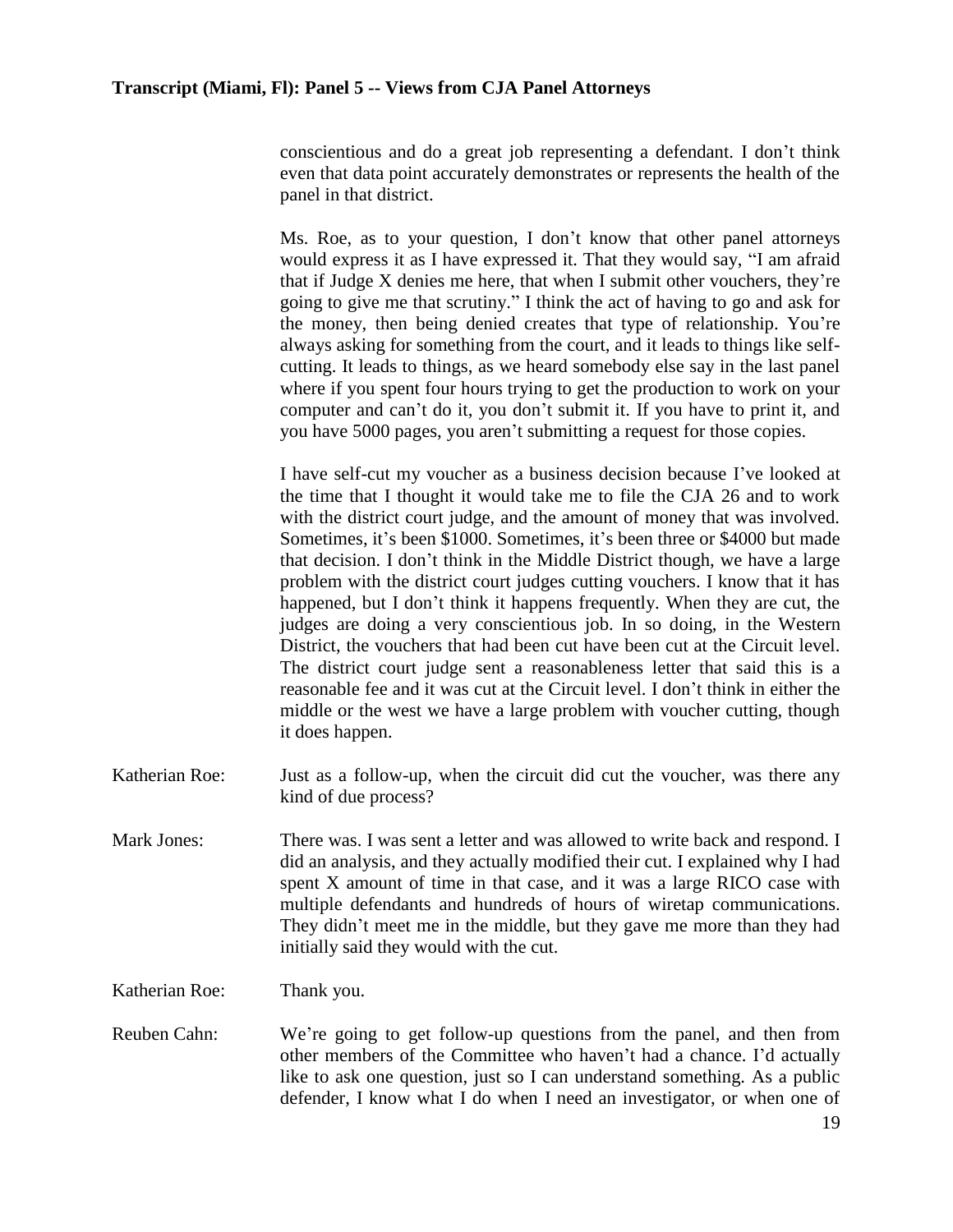my lawyers needs an investigator, needs a psychologist or whatever. It occurred to me, as I listened to you talk, I don't really know what you do. What do you put in your application when, at the beginning of the case, you've gotten initial discovery. Maybe it's a small case and you've got a pile of § 302's that's only like this. Maybe you've got a bunch of events, you need a timeline, you need to figure out what's what, and you need to develop an investigative plan. What do you put in a motion for appointment of an investigator? David, how about you, we'll start with?

David Markus: I think it depends on the judge. If we have a good judge, you've heard from some of them in the last two days, you can put very little and you know it will get approved. Although, you have to decide how much are you going to ask for, and that takes time. If you're going to ask initially to bust the cap, and you need circuit approval, well shoot, it's going to take some time to get that approved. Don't I want to get the investigator working right away? I may ask for a little less because I know I need that investigator quickly, then ask later to go over the cap. With the good judges, you can put a lot less and just say, "It's a complex case. Here's how many defendants, here's how many documents I've been provided. Here's how many witnesses I need to interview." And put those sorts of things.

> With a less sympathetic judge, you're going to have to get a lot more detailed, which obviously is a problem for lots of reasons. One of the reasons I think we, to go back, and it's beating this dead horse, for independence of the panel. Having to go beg for an investigator, and lay out some of the things that you don't want to lay out early on, is a big problem. With good judges, you don't have to lay out a whole lot. That's generally the case here in this district, but there are some who are going to ask for very detailed explanations of "Why do you need this psychologist?" If you don't submit the report at the end from the psychologist at sentencing, "Well what did that report end up saying? I spent the \$800, or whatever it was on that psychologist, and now you're not giving me the report."

- Reuben Cahn: \$800?
- David Markus: Whatever it was.
- Reuben Cahn: Okay.
- David Markus: That's the cap, whatever the cap is. "We spent that money, and now I don't see the report attached to your sentencing memo. Your guy must've been doing what?" There's all sorts of problems. I know that's not answering your question, but it's a problem.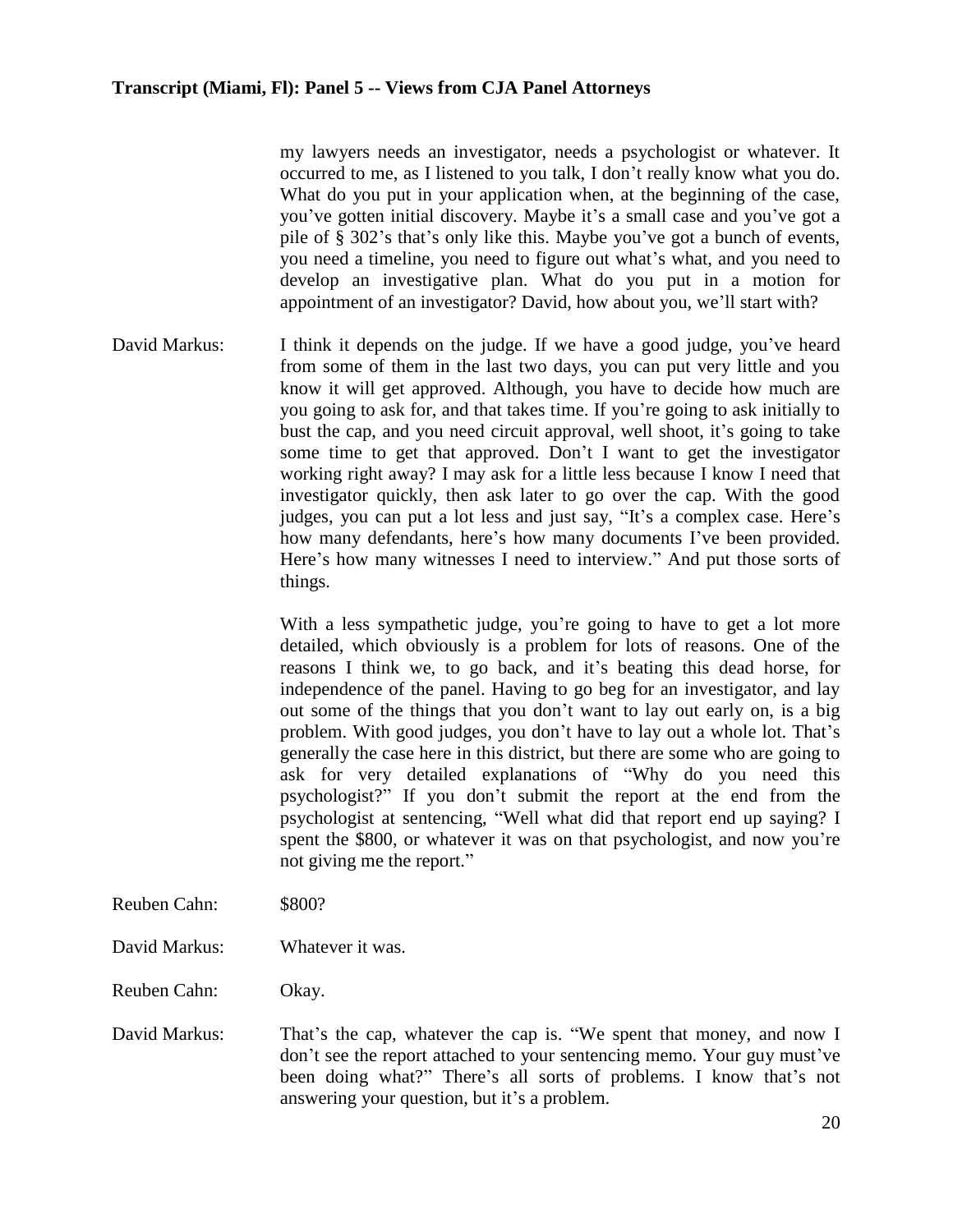- Reuben Cahn: Let me follow-up on that, just one more. You talked about a psychologist. I know when the requests come to me from a lawyer in my office, almost always, the very first piece of useful information that they give me concerning their request, it's directly derived from attorney-client privilege communications. "These are the impressions of my client, based upon the meetings that I've had with that individual." Obviously, this is matters that you shouldn't really be talking about anyway. How do you deal with those requests? How do you justify to a judge, "I want a psychologist because my client is giving me delusional information that leads me to suspect we've got a problem here.
- David Markus: I think, unless it's the most extreme case, lawyers are not asking. They're just not asking for the psychologist unless it's such an extreme case where it's going to turn out that the client is incompetent. Or, the client has serious issue that it's obvious and it's going to be disclosed at some point. If it's anything other than that, at least my experience with myself and others, has been you're just not going to ask for it.
- Rochelle Reback: Right, or an alibi. What if you need an investigator to investigate an alibi? You don't want to tell the judge that. It's crazy, it's ridiculous. David's right, it's totally dependent on the character of the judge. It's a matter of trust and respect between the judges and the lawyers. There are some judges who understand the conflict who will take a bare-bones request and say, "Go and good luck." There are other judges that want to just micromanage your defense. That's just not appropriate.
- Amy Copeland: While I have identified some problems with the CJA panel in my district, I will say my judges are terrific to me, they are fantastic to deal with. I typically don't have to disclose too much. One time, I felt like I had to disclose more than I felt comfortable with, and I asked for refusal of the magistrate judge from the case because he handles the discover and the appointment issues. He recused himself and reassigned it to another magistrate judge, and that's how I handled it. I, too, was surprised that that worked, but it did.
- Rochelle Reback: If that had happened in my district, no lawyer on the panel, whoever hoped to get another case, would ask for the recusal of a magistrate, only because they're desperate, I guess, for CJA lawyers in her district. I can't imagine that ever happening in Tampa.
- Reuben Cahn: Thank you. I want to give this to Judge . . .
- Judge Walton: Excuse my ignorance, but if you have, Mr. Markus, an indication that your client may be incompetent, but you have questions about it, you're not going to ask?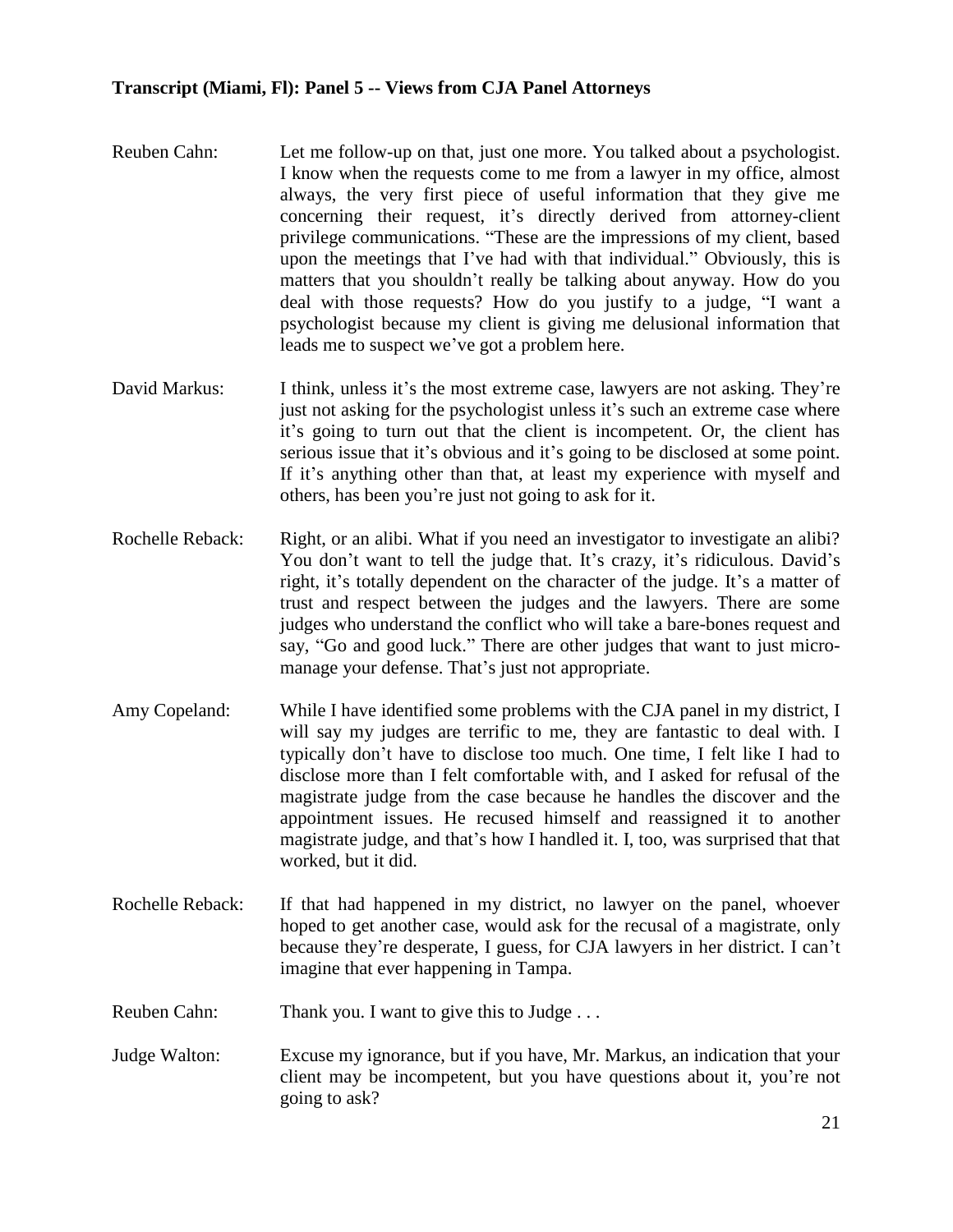- David Markus: No. In an extreme case where there's a competency question, yes. I think in [inaudible] run of cases, the question isn't one of competence, but is there some factor that would help at sentencing? Or, something that a psychologist could help me with, as an advocate for a lower sentence or something like this. Or, an explanation for why he or she did what they did. In those cases, at least in CJA cases, I'm not asking. Competence is something different, that rarely comes up. In my retained cases, a psychologist is almost a matter of course that I bring into as part of the team, either to help the client and family through it, which I understand is not going to happen in a CJA case, or to explain some of the actions. It's amazing when you have the resources to do those sorts of things, what you can find out about explaining people's behavior. With the § 3553 factors, which I think unfortunately, you see a huge difference in retained cases in the presentation of those factors to a district judge, and CJA cases, in how someone's behavior is explained at sentencing.
- Judge Walton: Have you found that to be effective in causing the judge to give a sentence that otherwise may not have been given?
- David Markus: I have. I think this is a new era of sentencing, obviously. We're just scratching the surface of all the different lawyering that can happen. What I've seen is a lot of the old mentality on sentencing still exists. People still think, "Well, we're just going to go in and argue about sophisticated means, or minor role." There's whole new areas to argue and to explore. I do think there's room for some great lawyering there, but if a CJA asked for some funds to put something like that together, even the good judges here in this district, I don't think, would look upon that favorably.
- Judge Walton: That's distressing.
- David Markus: Yeah, I agree.
- Reuben Cahn: Any of the other panel members want to follow up before we...

Chip Frensley: You mentioned the difference between the level of practice, with regard to sentencing in particular, for retained practice versus CJA work. Is money really the issue? Is it a structural issue, is it a training issue, or is it a combination of all three?

David Markus: I don't think it's a money issue for the lawyer, in other words. The lawyers are going to do the best they can, it's the resources available to the lawyer. Whether it's going through the discovery, whether it's getting an expert, paralegal, or investigator. Or, just the structure itself. Yes, money is absolutely an issue. Getting the resources is absolutely an issue to effective representation of clients. Again, I think this goes back, in a lot of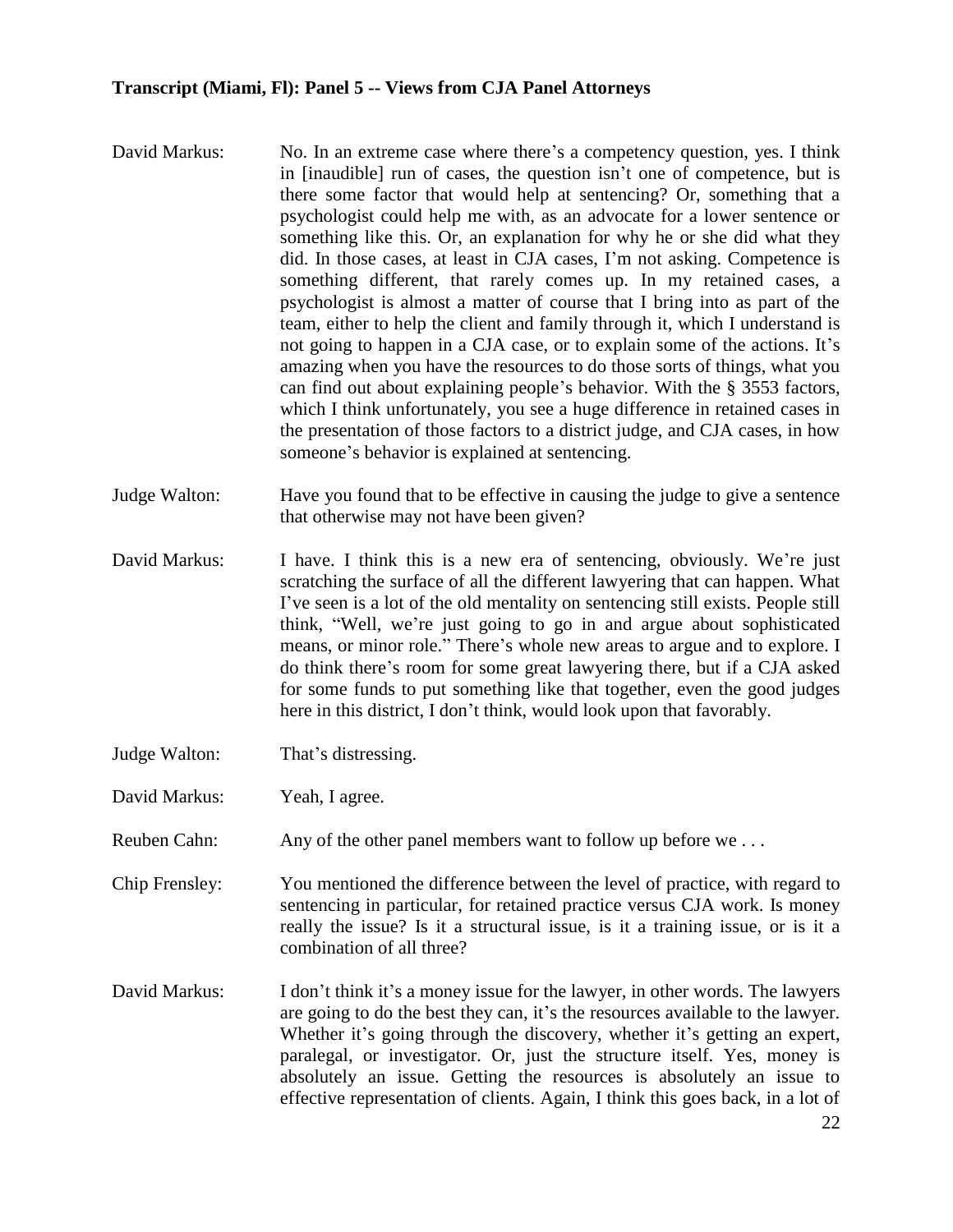ways, to independence of Criminal Justice Act lawyers. We've heard this, and I'm repeating it, but the public defender doesn't need to go to a judge and ask for an investigator for lots of reasons, and we've heard some of them from Mr. Cahn. Neither does the U.S. Attorney's Office. Can you imagine the uproar if we told the government that they would have to go to a judge to get an extra agent to help go through discovery? The uproar! It would be squashed in a millisecond. Yet here we are, we have to beg for help to go through discovery. When you think about the disparity between the resources and just the ability to look at the documents in a case, it's incredible. It really is. Yes, money is absolutely an issue.

Rochelle Reback: If we had, which we do not, if we had a CJA administrator, like the South Carolina panelist earlier discussed, we could go to that person and we could make our case for what we need. In my district, because we have no one like that and no committee, what winds up happening is inexperienced lawyers, or even experienced lawyers who are unfamiliar with a particular judge, for example, wind up calling around, either to the CJA rep, or  $\dots$ . twelve, fifteen years ago when the CJA model plan was first adopted and one of the magistrates did try to empanel a group of mentors, I was one of them. These are the people who would get called. These people, the mentors, the CJA rep, they don't get paid. They're being asked to volunteer to hold the hand of a new lawyer through an entire process. Whether it's case budgeting, whether it's what to put in a motion for resources, whether it's even whether to ask that particular judge, that takes a lot of time. We had an excellent CJA rep two times ago.

> I canvassed the last three CJA reps in my division before coming here, in preparation for this testimony. The one that was most effective for the panel, who offered the most help, the most guidance, who acted as an intermediary when vouchers got cut between the aggrieved lawyer and the judge who cut them. That person resigned after about eighteen months, fourteen months in the position because he kept his time and recognized that it was taking approximately six hours a week of volunteer time to perform those functions because we don't have an intermediary. We don't have a CJA administrator. Somebody should be able to counsel, lawyers should feel free to ask for advice about how to case budget, how to make requests for resources. Nobody should have to do that for free, that should be a paid CJA administrator.

- Reuben Cahn: Other members of the Committee, some questions you'd like to put?
- Judge Prado: I was just going to ask a step further. I think I know the answer, but if you are retained, yay, you got some money, but it runs out, have any of you ever gone and said, "I need money for an expert. Even though I was retained, there isn't sufficient money there for an expert. I need additional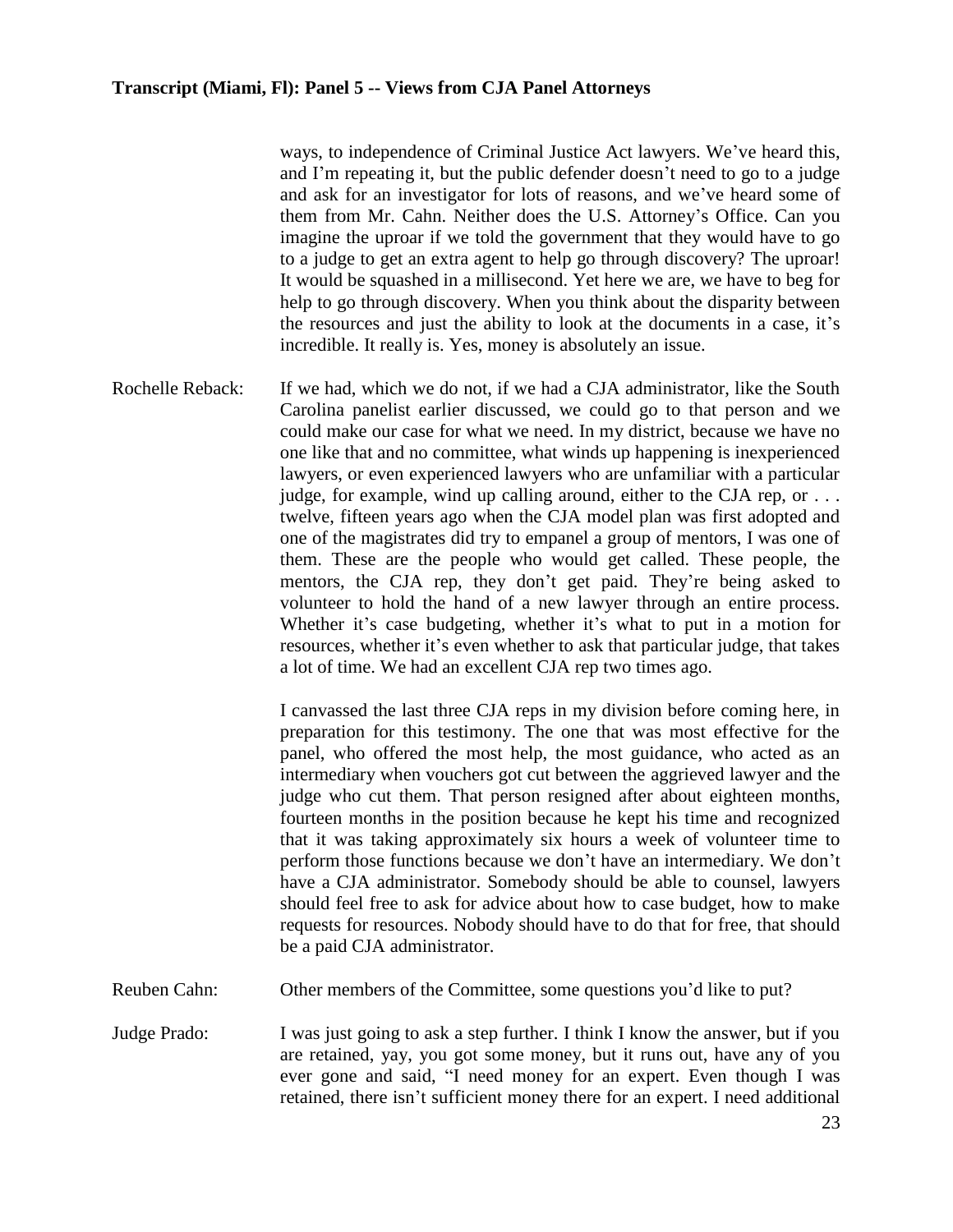money, or I need to get appointed because the funds have run out?" Have you, or do you know of anyone who's had that situation, and what was the result of that request?

- Rochelle Reback: In my district, that has happened. My understanding was that there was a hearing with the magistrate, an ex parte hearing. The lawyer had to disclose what they had been paid to-date, all their hours had to be disclosed. If they were above what they would've been paid as a CJA lawyer, then no further payment was forthcoming. That's for the fees. As far as the resources, I'm not aware of anybody asking for resources when the money has run out. I think people just feel like that would never be granted.
- Amy Copeland: In my district, you're in for a penny, you're in for a pound. You got to quote it right, and you got to get paid up front because that's it.
- Rochelle Reback: Yeah. We have a local rule that says when you are a retained lawyer, you are retained through appeal. That's it, in for a penny, in for a pound, through appeal.
- Judge Prado: The other, have any of you had that experience in your district, or heard of it?
- Mark Jones: I don't have anything to add.
- Judge Cardone: I have two questions, one has to do with experts. The question is whether any of you know of yourselves, or know of anyone who has asked for an expert, and it's been denied, and it's been taken up on appeal. That's my first question, does anyone know of a situation where you, or anecdotally someone you know, asked for an expert, it was denied. The person felt strongly enough that they took it up on appeal, and then what was the result of the appeal? That's my first question. Anybody?
- David Markus: I don't know anybody who took it up on appeal.
- Rochelle Reback: I don't know anybody that took it up on appeal, either.
- Amy Copeland: As an Assistant U.S. Attorney, I worked on the government side of somebody who lost the expert battle and raised it on the direct appeal after the conviction and sentencing in a death penalty case.
- Judge Cardone: They took it up on appeal?
- Amy Copeland: It was part of their direct appeal following the sentencing, yes.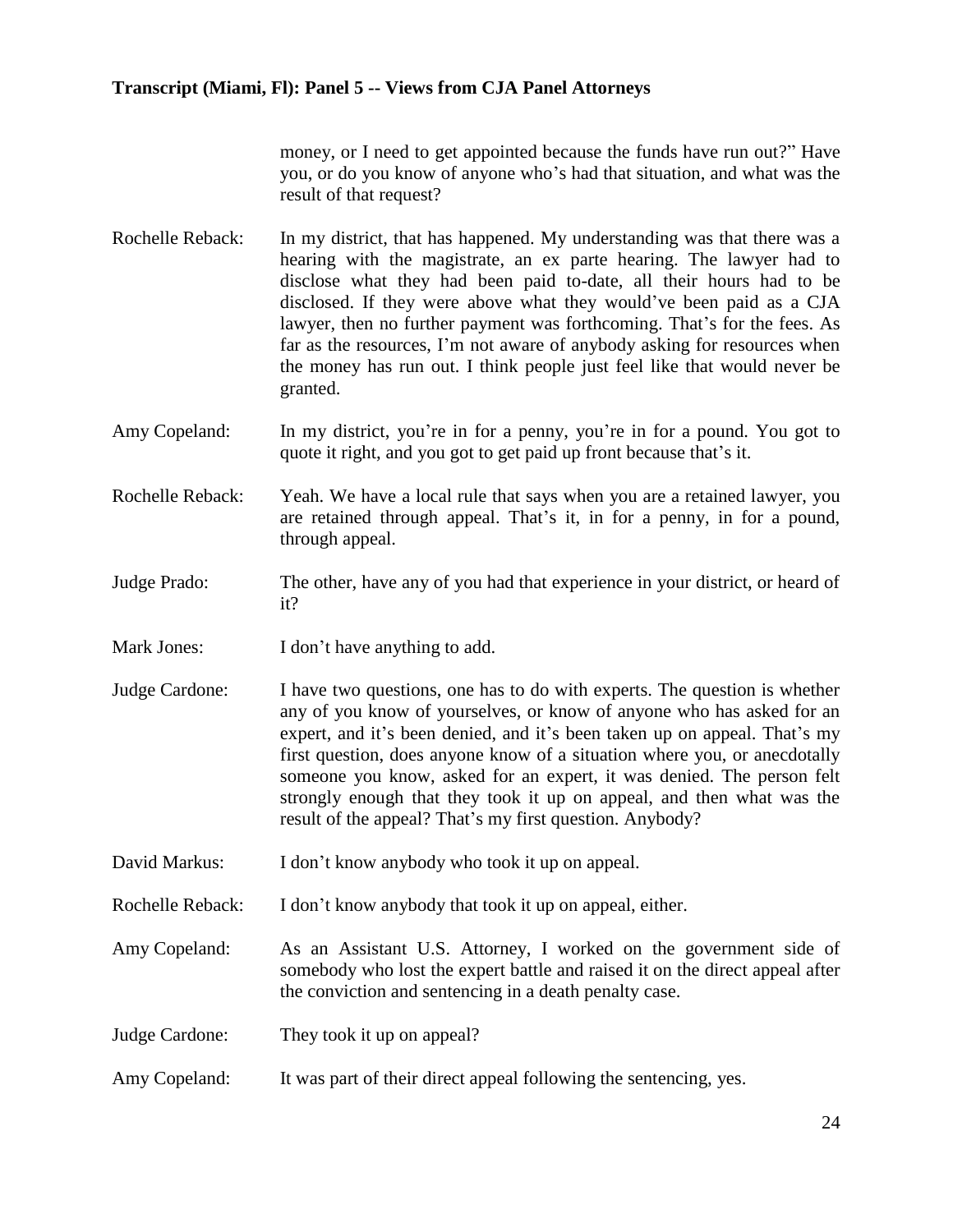| Judge Cardone:    | What happened?                                                                                                                                                                                                                                                                                                                                                                                                                                                                                                                                                                                                                                                                                                                                                                                                                                                                                                                                                                                                                               |
|-------------------|----------------------------------------------------------------------------------------------------------------------------------------------------------------------------------------------------------------------------------------------------------------------------------------------------------------------------------------------------------------------------------------------------------------------------------------------------------------------------------------------------------------------------------------------------------------------------------------------------------------------------------------------------------------------------------------------------------------------------------------------------------------------------------------------------------------------------------------------------------------------------------------------------------------------------------------------------------------------------------------------------------------------------------------------|
| Amy Copeland:     | They lost.                                                                                                                                                                                                                                                                                                                                                                                                                                                                                                                                                                                                                                                                                                                                                                                                                                                                                                                                                                                                                                   |
| Judge Cardone:    | They lost their request for an expert?                                                                                                                                                                                                                                                                                                                                                                                                                                                                                                                                                                                                                                                                                                                                                                                                                                                                                                                                                                                                       |
| Amy Copeland:     | Yes. They found that the judge acted within his discretion in denying their<br>expert request.                                                                                                                                                                                                                                                                                                                                                                                                                                                                                                                                                                                                                                                                                                                                                                                                                                                                                                                                               |
| Prof. Kerr:       | Just wanted to understand, was the cause of action for that claim a Sixth<br>Amendment cause? Or, was it a statutory claim?                                                                                                                                                                                                                                                                                                                                                                                                                                                                                                                                                                                                                                                                                                                                                                                                                                                                                                                  |
| Amy Copeland:     | I don't even remember, I think it was a statutory one. The reported<br>decision is United States v. Brown from the Eleventh Circuit, 2003 or<br>2004.                                                                                                                                                                                                                                                                                                                                                                                                                                                                                                                                                                                                                                                                                                                                                                                                                                                                                        |
| Judge Cardone:    | For those of you who know of it being denied, do you know why it wasn't<br>taken up on appeal, or why further action wouldn't be taken if it was<br>denied and felt necessary?                                                                                                                                                                                                                                                                                                                                                                                                                                                                                                                                                                                                                                                                                                                                                                                                                                                               |
| Rochelle Reback:  | One was mine. I had a fraud case in the Middle District of Florida where<br>there was also a concurrent SEC action in the Southern District of Florida.<br>I asked for a lawyer admitted in the Southern District of Florida to<br>basically shadow our case so that the client I had in the Middle District of<br>Florida could be represented in the SEC action in New York because there<br>were things that were really going to affect his defense in Florida. I<br>thought he should have an attorney appointed there consistent with<br>maintaining his defense here. I was denied because he wasn't entitled to<br>an attorney in the civil case there. The reason I didn't take it up on appeal<br>is simply because I found someone I knew in New York, a personal<br>collegial relationship with an SEC lawyer up there who agreed to just<br>advise informally. While he didn't agree to put in an appearance in the<br>SEC case, he would at least monitor it and advise me. I figured that was<br>the best I was going to get. |
| Judge Cardone:    | Did you have any comment on that question, Mr. Markus?                                                                                                                                                                                                                                                                                                                                                                                                                                                                                                                                                                                                                                                                                                                                                                                                                                                                                                                                                                                       |
| David Markus:     | I don't, your Honor. I'm sorry.                                                                                                                                                                                                                                                                                                                                                                                                                                                                                                                                                                                                                                                                                                                                                                                                                                                                                                                                                                                                              |
| Indge $C$ ardone: | $\Omega$ The next question I don't know if any of you were here this                                                                                                                                                                                                                                                                                                                                                                                                                                                                                                                                                                                                                                                                                                                                                                                                                                                                                                                                                                         |

Judge Cardone: Okay. The next question, I don't know if any of you were here this morning. I mentioned that in the District of Puerto Rico, they have some standing orders regarding vouchers and the submission of vouchers. I'm going to read you two paragraphs from one of those standing orders, then I would like any of you who wish to comment, or would be willing to comment, to comment: "The court finds it unconscionable and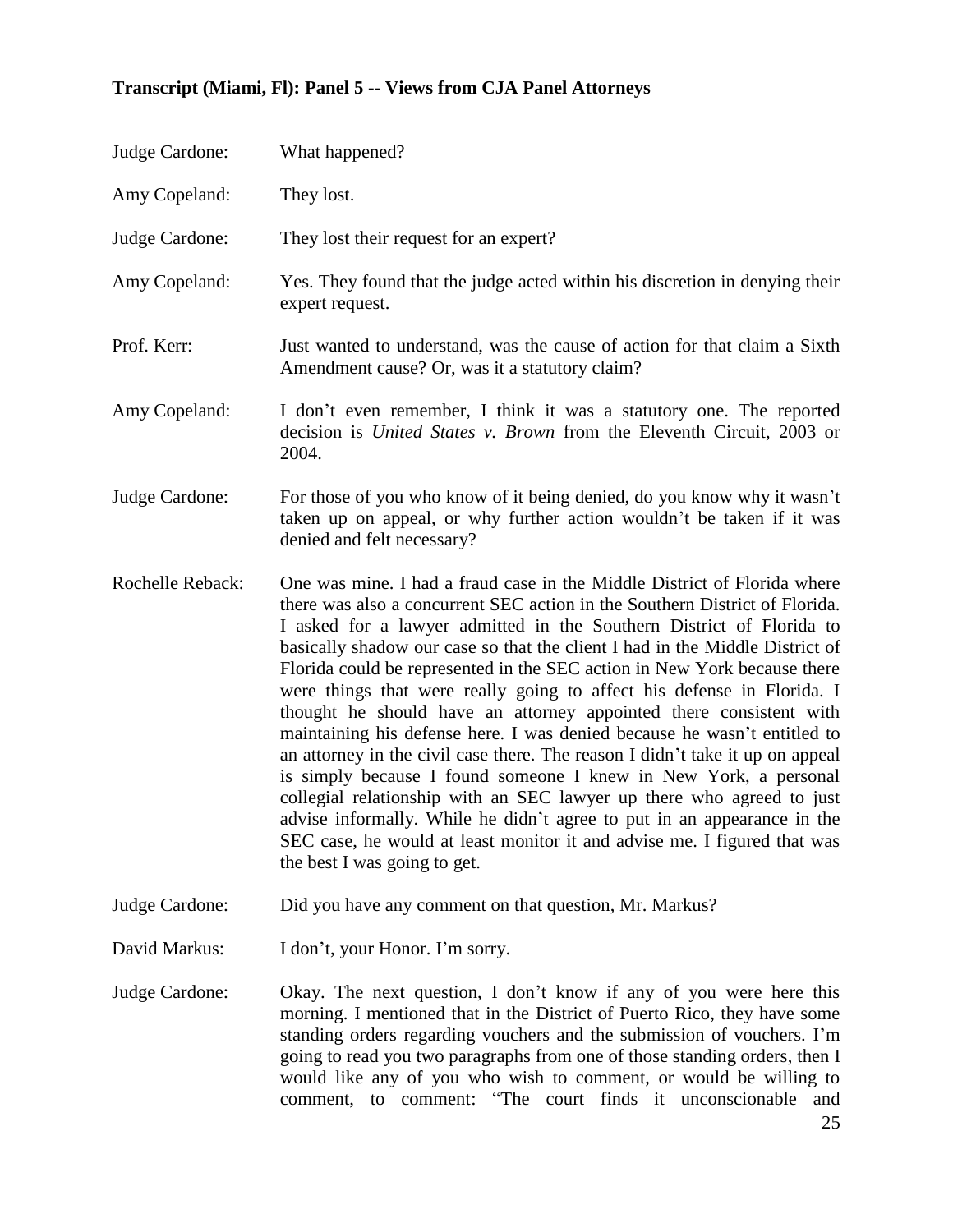unacceptable for CJA counsel to invoice for that basic research and drafting. Counsel cannot seek compensation in case after case for researching what they already know, or should know, or for submitting in any motion or memorandum a generic recital of basic sentencing principles, many times previously prepared by another attorney. Accordingly, effective immediately, CJA counsel shall not invoice for any research or drafting concerning basic sentencing principles. That research and drafting will not be compensated." Any comment?

- David Markus: I'll comment on that. I think the intent of that rule is you should just bill for the real time that you have. If you actually do research on "What are the latest cases on aberrant behavior in the First Circuit, after *Booker*?", I would think even under that rule, you could bill for that time. If you're just block-quoting from your last sentencing memo, that's not time that you're actually doing, it's just moving something over. I don't think that needed to be said, CJA lawyers aren't going to bill for ghost time, they're only going to bill for real time. If you're writing a new memo, you should be able to bill for that if it's the first time you're doing it. You shouldn't be able to bill for recycling an old memo, but you certainly should be able to bill for writing a new one. That would be my only critique of that rule, even if it's basic. If it's the first time you're doing it, you should be able to bill for it.
- Rochelle Reback: I have something to add on that, I have two things to add. Number one, again, it goes back to this trust and respect between the lawyers and the judge. That if the judges know the lawyers and the quality of their work, and they're familiar with them, generally when they look at the voucher, they know whether innovative arguments, creative defenses, and what have you, have been made, they generally don't cut those vouchers. In my canvas of the CJA reps over the last few years, my understanding is that the vouchers that have been cut in my district are mostly vouchers of inexperienced federal criminal defense lawyers. People who don't know the lay of the land, for whom basic 3500 principles or basic boilerplatetype information is all new to them. It is new to them, it wouldn't be new to us. My district doesn't have a rule like that, but again, the CJA rep was asked to counsel them about that type of thing so that there wasn't overbilling. That's point number one.

Point number two, the other way my district addresses those kinds of issues is that there's a de facto pool, or cartel if you will, of lawyers who always get the same kind of cases. For example, we in the Middle District of Florida are the headquarters for Operation Panama Express. That means we have a constant flow of these maritime drug smuggling cases. They're all indigent, they're all not citizens, and they all speak Spanish. There's a cohort of lawyers in my district on the panel who specialize in that. They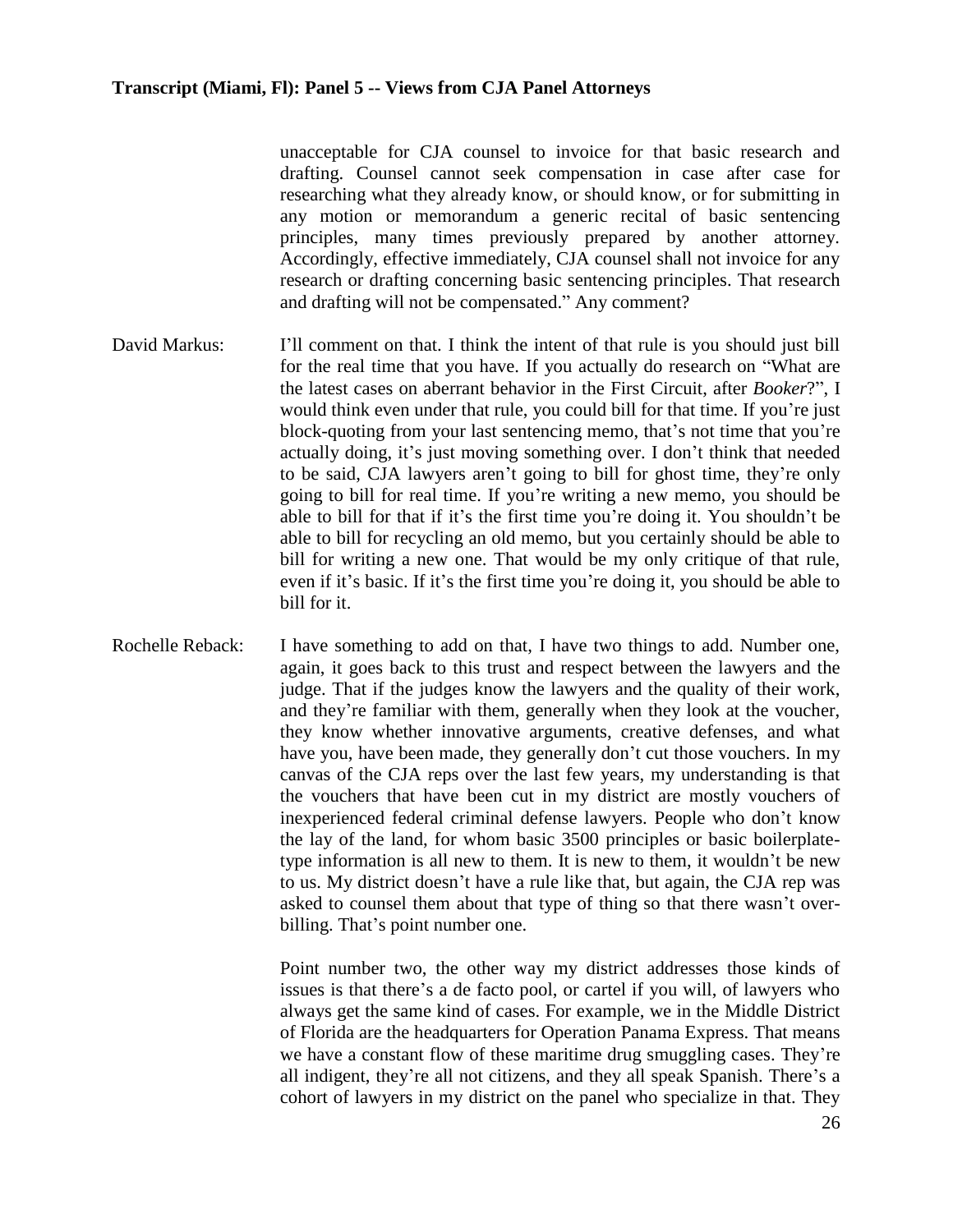are generally native Spanish speakers, and they just do a ton of boat cases. The judges and the magistrates know who they are, and they continue to get appointments on those type of cases because the court knows that they're not going to be billing for the same thing over and over again because there are so many elements of those cases that are the same. That's one way that they choose to deal with it. It also means that new lawyers can't get into that cohort, can't get into that cartel of lawyers who might provide just as good a defense. This little group is concentrated, the judges know them, and they're going to protect that fiefdom.

- Reuben Cahn: Does it also mean you don't ever see creative motions work in those cases because the same people are doing the same thing again and again and again?
- Rochelle Reback: You would think, but I don't believe that to be true. What happens is, if the cases are the same, the motions are the same. When the cases change, for example, when we went from freighters to semi-submersibles, all that semi-submersible litigation was out of Tampa. The guys were pretty creative with it. I wouldn't say that, but to the extent that the elements of those cases are the same, they're treated the same. They're just not that different. You might suppose that maybe new blood could provide a different way of looking at it, but again, because in my district, there's no process for who gets appointed to what case.
- Reuben Cahn: That's maybe sharpening the point of my question. Might new blood get you some more creative work on the same type of cases?
- Rochelle Reback: It might. Again, they're going to be appointed if they speak Spanish because we have to save money on interpreters. Only native Spanish . . . not only, mostly native Spanish speakers get appointed to those cases.
- Chip Frensley: When Congress allocates money to a program like this, there are two important elements. One is the administration of the program. How are the funds going to be spent, and how are the services going to be delivered? Then there's the accountability component, or the oversight component. Now, we all know that that oversight or accountability, specifically as it relates to voucher review, is in the hands of the judges themselves. Question I want to pose to you is if you were the person who was deciding how that accountability or oversight function was going to happen, what would it look like? Would it be what it is right now? Would it be something different?
- David Markus: Emperor Frensley, I think, would be in charge of reviewing the vouchers.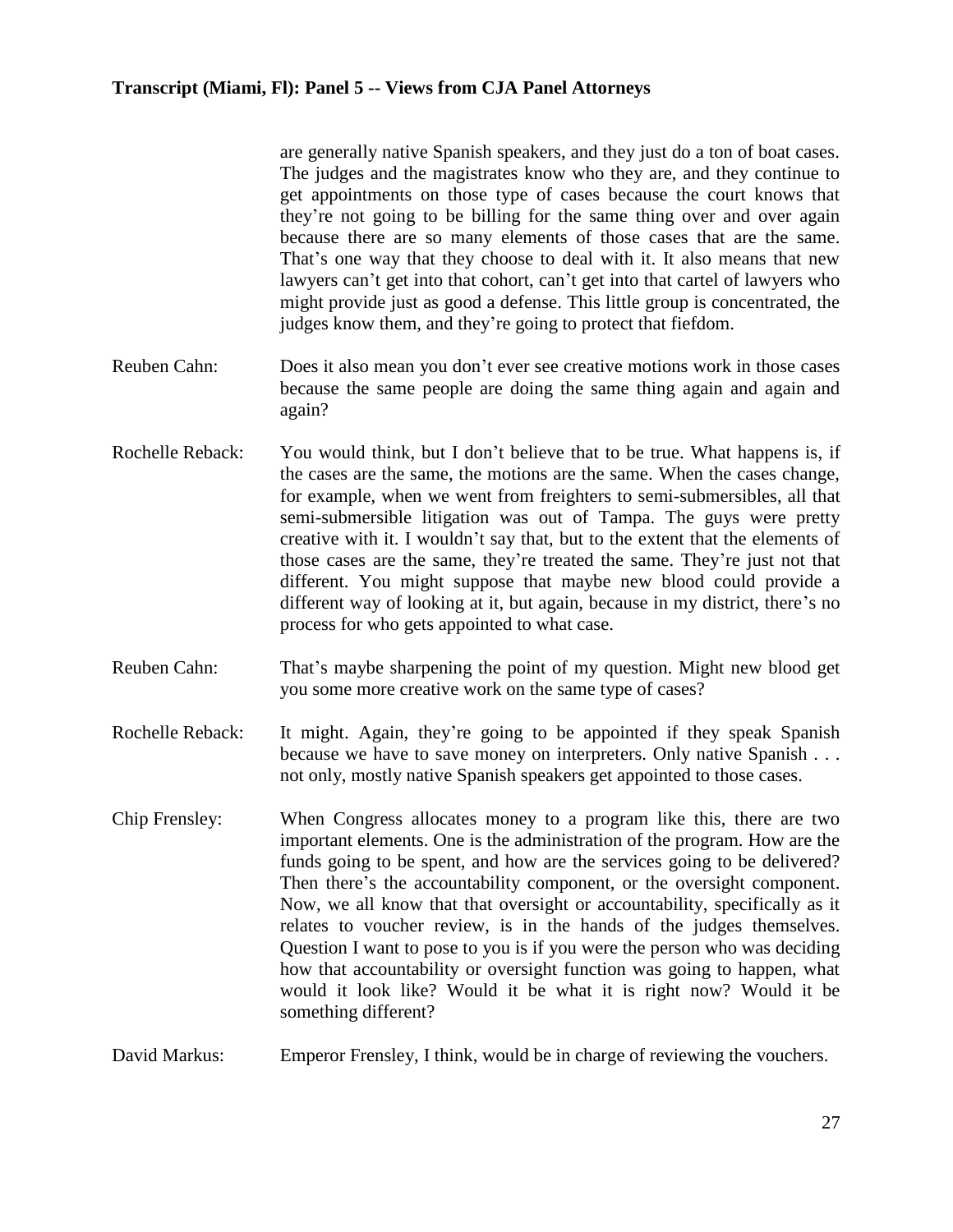Mark Jones: I think I would like to see it in a federal defender's office with a panel administrator or someone who has experience as a defense attorney, and who understand the challenges and the culture of that district. I think that's the best place for it because they're in a position recognize that there are differences between clients. You'd want somebody that had experience representing an array of defendants so they knew the challenges that defense attorneys meet. I think the difficulty of some judges that have never had criminal experience or had to deal with a criminal client, it's hard for them to understand. It was hard for me when I went from being a prosecutor to a defense attorney, just to understand what's involved with representing individuals. I think other people on different panels have said you'll go meet with a client who you'll spend hours explaining the law and the plea. You feel like you've made real headway, only to get a letter two days later that they don't understand anything and you're trying to trick them.

> I don't think the court understands that, and I don't think people that haven't practiced defense work understand those challenges. Either that, or intense counseling and training of the judges could work if it stayed with the judiciary, but I think someone that's done similar work is probably in the best position to do it. I think one of the issues that we have with the judiciary does it is something that Judge Cogburn said the other day. He said that, "Whoever does it needs to be a good steward of the taxpayer's money." I think that's correct, and there needs to be oversight. Judge Walton, you were talking about the difference between retained practice and CJA practice. An example came to mind, and I think this may answer the question.

> If you say to a retained client, "I want to hire this expert and do a psych evaluation and it's going to cost about \$5,500, and I think it's going to help me maybe, in your case, more effectively argue for a low-end of the Guideline sentence." The client's going to say, "That might save me two years, absolutely. Here's \$5,000," if they have it. In a CJA case, if you were to submit that to a judge to say, "I want \$5,000, and this may help me get the low-end versus the middle-end, or the low-end versus the highend", I don't think the court is going to see that, in most cases, as a good use to taxpayer money. For that reason, I think getting it out of the judicial branch may be helpful.

Rochelle Reback: It has to be somebody who doesn't handle cases in the courthouse. Years ago, the Administrative Office called me because I did all these big white collar, complex cases, and asked me if I would take on the task in my district of being a consultant to the panel for attorneys who wanted extraordinary case resources and make recommendations to the court as to whether their requests were reasonable. I said, "You mean like a full-time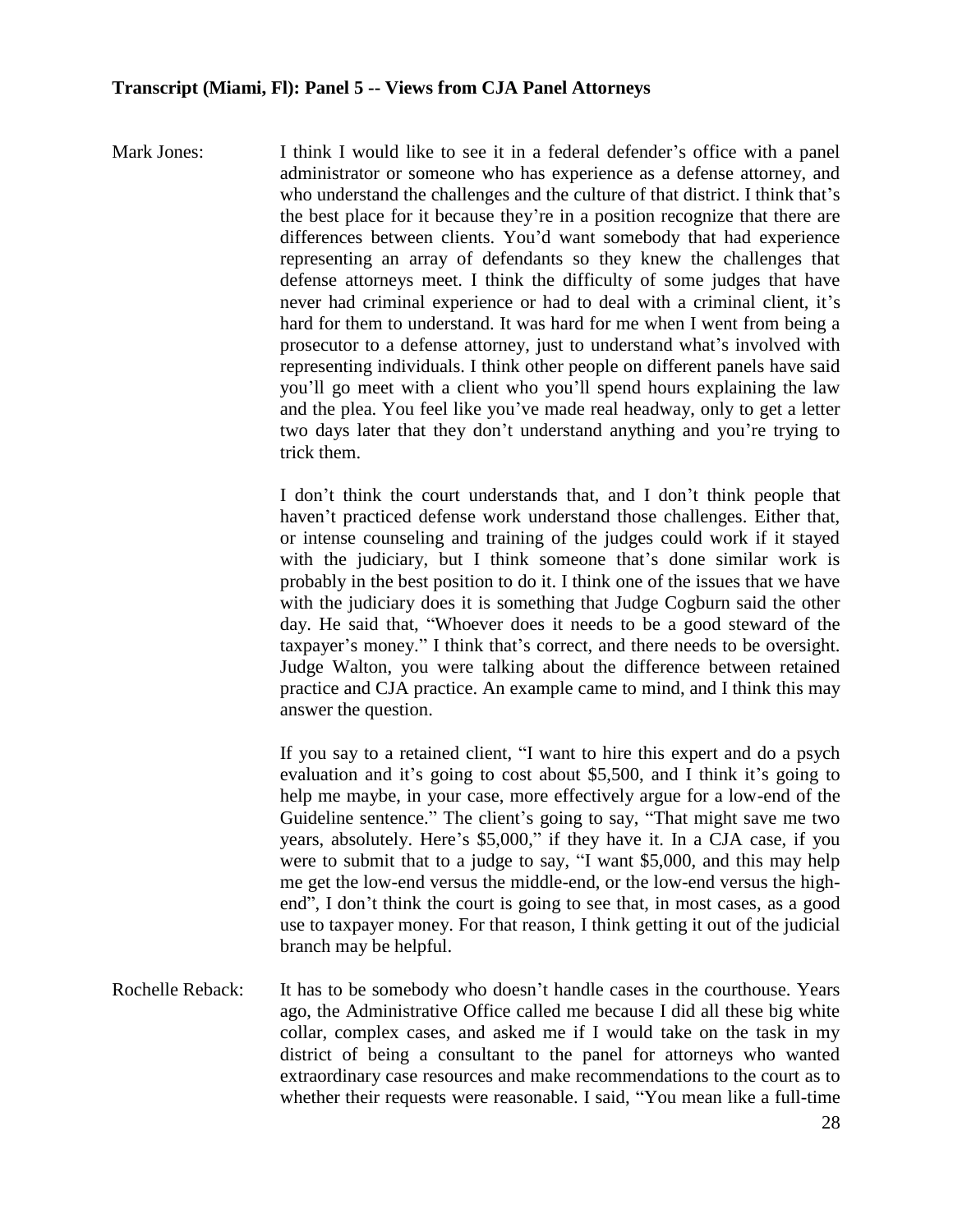job?" "Well, I don't know. We haven't really decided that, whether it's going to be a job, or whether you could do it as on a CJA rate on an hourly basis." I said, "I'm not going to take a full-time job and give up my private practice." As for doing it on an hourly basis on a CJA rate, that's not going to happen. I'm not going to go to judges and make the case, and be fighting with judges on behalf of this lawyer's request. I don't even want to do it for myself. As far as I know, that whole idea was dropped because they couldn't get anybody to take that role on who still practiced in front of those judges. Who would want to do that? "I'll go, I'll be on the firing line. David, just stay home and I'll make the case for you." Nobody would want to do that, that's crazy. I would just like to . . .

- Katherian Roe: Can I just follow-up on that? I know you're saying nobody would want to do that, I assume you're not saying it because you wouldn't want to engage in the fight, because I assume that's who you are.
- Rochelle Reback: No. Do I look like I wouldn't want to engage in a fight?
- Katherian Roe: That was my assumption. To follow through, the reason you wouldn't want to do that is because you would believe that there would be repercussions to your own practice.
- Rochelle Reback: Exactly. To my practice, for my private clients, to the potential to ever getting appointed another one of these good CJA cases that was the reason they were calling me in the first place. All of those things. I would just like to very quickly recommend the land of unicorns and ice cream doesn't make you fat. The upstate South Carolina lawyer recommended her district. If we had that, life would be peachy keen in the Middle District of Florida. We have nothing, so that system sounds like paradise to me.
- Chip Frensley: If the Mark Jones model were to be adopted as the standard, where you had this administrator who was knowledgeable in criminal defense function who was within the defender's office, but had the separation and answered your concern, Miss Reback, in terms of potential conflict and what not, what, if any, role would you all see to be appropriate for judges in that system? Certainly, that would be a way to answer the question of how to deliver the services and how to have accountability for the services. As far as in that system, would there still be any role for a judge, and what would you perceive it to be?
- David Markus: I think this is going to sound crazy, but there should be no role for judges in this. It should be the same as the U.S. Attorney's Office. The judges don't oversee whether they hire an expert, whether they bring an extra agent onto a case, whether they do any of those things. For some reason, it's ingrained in us that for the defense side, there needs to be some judge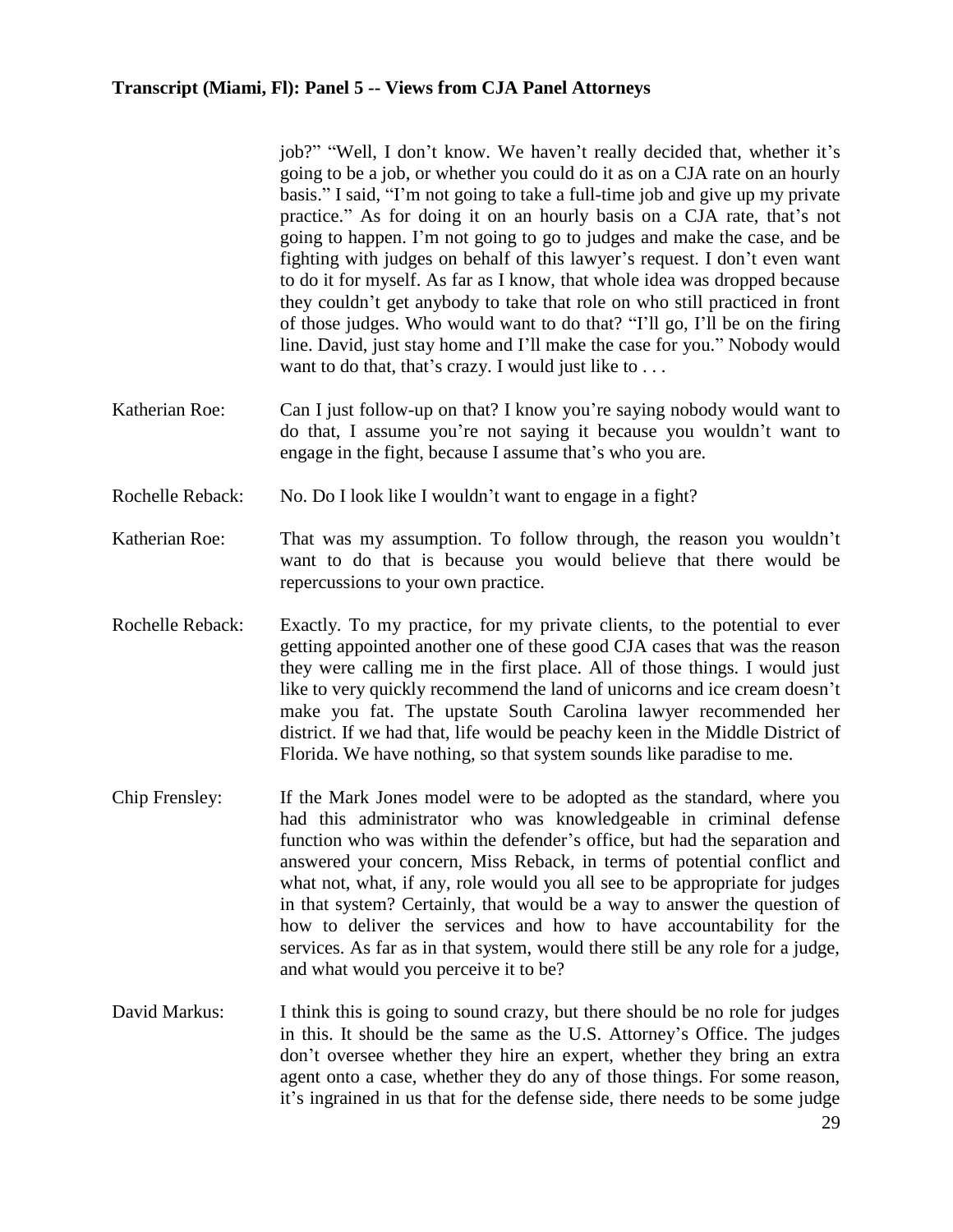overlooking the defense lawyer to make sure that the defense lawyer doesn't overspend the taxpayer money. It's the same taxpayer money on the government side, and nobody's overlooking them. The judges aren't on them saying, "You know, you probably don't need that third paralegal carrying a box into the courthouse. You could probably carry that box yourself, Prosecutor." There's none of that going on. We all carry our own boxes, we're going to keep carrying our own boxes. If it's left up to us and the public defender, we're not going to bring on an investigator to carry the boxes and waste the taxpayer money. Even though it's deeply ingrained in us that judges need to look over and babysit us, we've grown up. We don't need that anymore.

- Judge Walton: Mr. Markus, I agree with what you're saying. I have enough to do on my docket where I wouldn't mind giving up this responsibility. I think, unfortunately, that may not be a political reality. If it's not a political reality, what's the best next alternative?
- David Markus: That's a good question.
- Rochelle Reback: Maybe an administrator at the circuit level, and just bypass the district court, the judges who are going to hear the case. Or, maybe a financial limit. If you go above \$5000 above the cap, then you need pre-circuit approval, something like that.
- Judge Cardone: Can I ask a question about circuit? That's one of the questions we have. How do you feel it is that a circuit judge, who has nothing to do with your case, is going to have any sense of what amounts of money you should be spending? I'll give you an example. I'm a border court, the realities on the border are so different than other places. What makes a circuit judge have any sense of that?
- Rochelle Reback: Right. I'm just trying to think of a way to take it away from the district court judges who are going to hear the case. I just really don't think that's appropriate.
- Mark Jones: I think that there is a role for the court to play, and I think it's at the front end in the composition of the CJA panel for that district. It goes back to trust. The think the court's involvement in putting together a panel of attorneys that it trusts and annually, or every couple years, reviewing that panel to make sure that that panel still has the trust and the confidence of the court, is where the court can play a role. It seems like in all other aspects, if you don't like the decision, there's some bureaucracy that goes up. Here, it goes straight to the court. I don't know if maybe there's some function that can be created within the Administrative Office that's not a judge. Someone who's dedicated to review CJA work. Just like the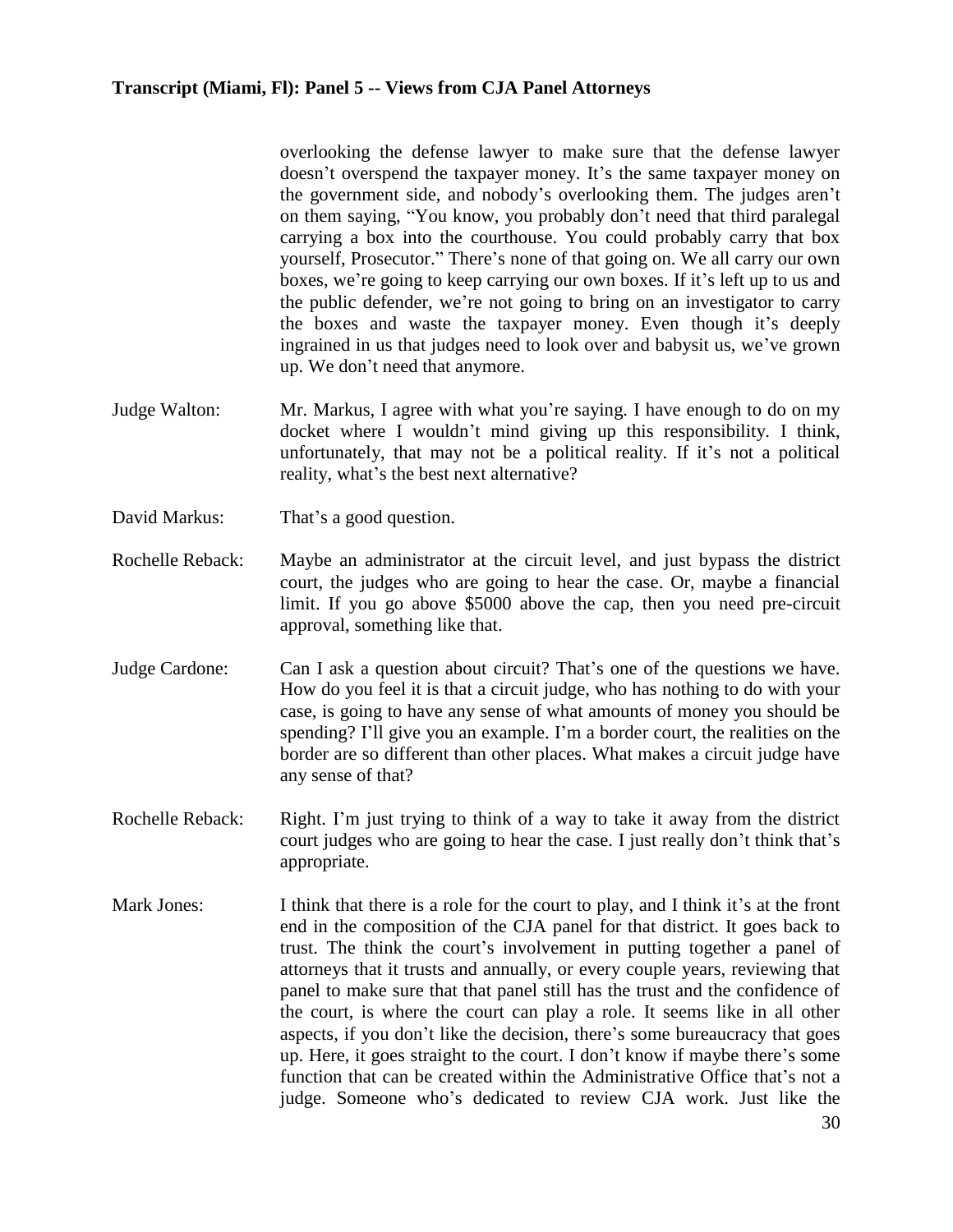districts have someone who's done defense work, maybe we have somebody at the national level. If you don't like what the district Federal Defender's Office has done to your voucher, there's something that's created where you can appeal that. I think there are mechanisms that can be created that don't send us to the Article III judges.

- David Markus: I've agreed with every single thing Mr. Jones has said, except for involving the judges in the composition of the panel. Again, we don't ask the public defender's office to get approval from the judges before they hire a lawyer. We don't ask the U.S. Attorney's Office to go to judges before they hire a lawyer. We shouldn't ask the panel to seek approval of the judges before they bring on a lawyer. Again, we want to be liked by these judges, so we want to make sure that they're involved in our process. I don't think the judges really want to be involved in the process, like Judge Walton says.
- Reuben Cahn: David, don't you think the judges can provide . . . I'm not talking about select or not select, because I think that gives the same problem. Don't you think judges can provide meaningful input on the quality of lawyering?
- Rochelle Reback: I do, yes.
- David Markus: That, yes. That, for sure.
- Rochelle Reback: That's why I think we should have a committee, judges among them, a committee that reviews applications for lawyers who want to serve on the panel. Perhaps that same committee could allocate the lawyers among different tiers of professional practice as CJA lawyers. You might start out being general felony lawyer. If you choose, if it's part of your professional goals, you could progress up to complex case representation. If you want to work part-time, or you want to work from home or whatever and you want a more limited practice, maybe you choose to just do habeas or appeals. This committee, of which judges could and should be a part, would be the way to create and maintain, and review the panel regularly. Not just judges, there should be respected panel lawyers on the committee, just no prosecutors. Maybe representative of the public defender's office, people who are in court all the time and see the work that the lawyers do.
- Prof. Kerr: Just so I understand, would the committee you have in mind play a role in granting or disapproving requests for say, experts for example. Or, is it so . . .
- Rochelle Reback: Not if we had the South Carolina model, but maybe it could carry out the review function of those decisions by a CJA administrator.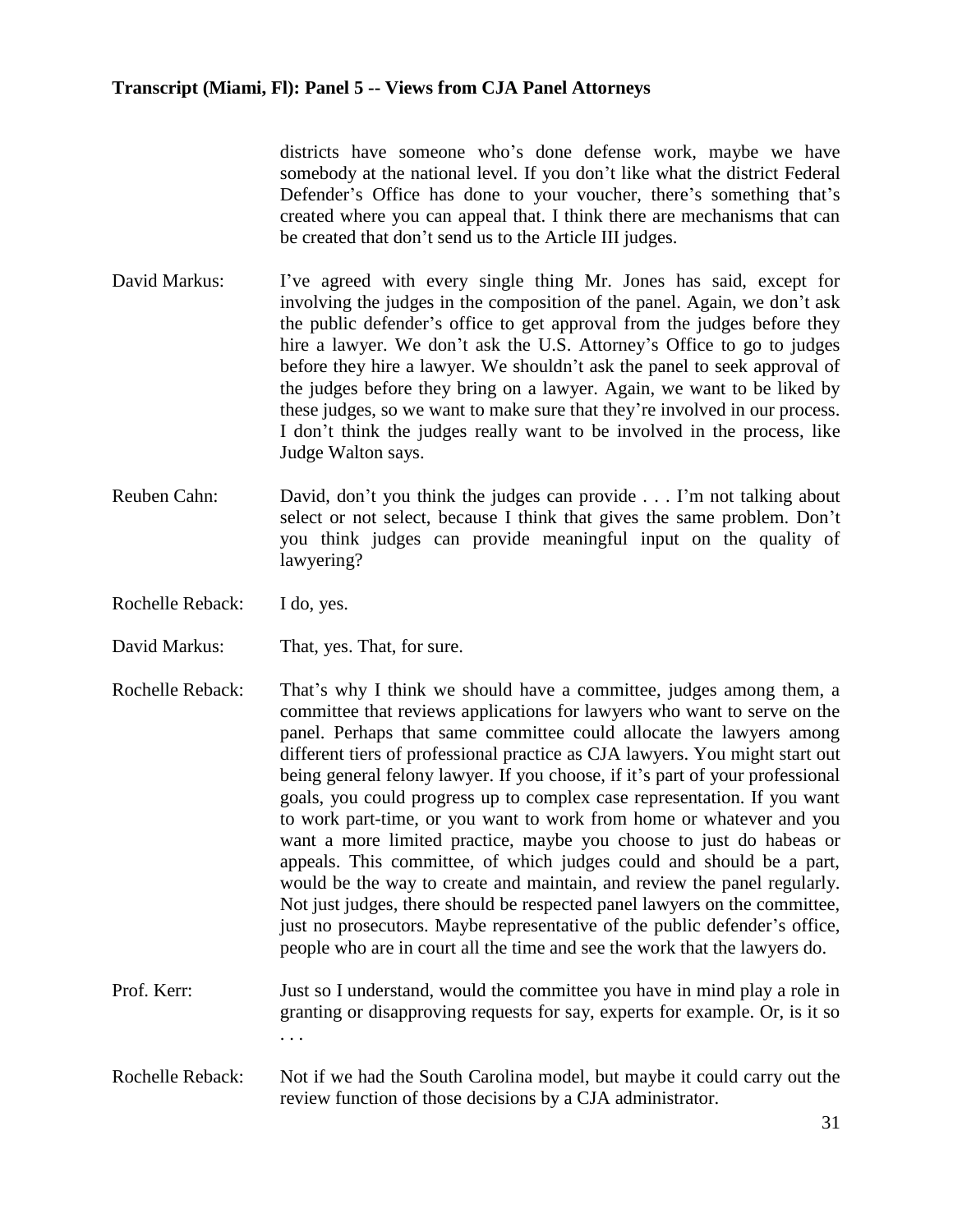- Prof. Kerr: It does seem like, and David this is largely a response to you, that core difference between an individual CJA lawyer, and say, a public defender's office or a prosecutor's office is in those larger offices, there's some structure where someone's saying, "Here is the caseload, here are the resources we have." Then they set some baseline assumption of, "Here's when you can go to an expert, here's how much time you can spend on the case, given the resources more broadly." Whereas, with an individual who does not have that structure, they don't have any such natural limit. If you told people, hypothetically, spend as many hours as you want, or hire an expert whenever you want, it's hard to know what the natural limits would be of that.
- David Markus: Orin, I am not advocating that lawyers should be able to do whatever they want. I just think the structure should be instead of asking judges. I think we should be discussing it with the public defender. There would be a public defender review of experts, or investigators, or vouchers, as opposed to judge's review. I want to be clear, I don't think it should just be limitless. That would create other problems.
- Rochelle Reback: But not the public defender, you mean the Chinese wall public defender employee.
- David Markus: The public defender, an ideal word that employee, but yeah. I think this conflict idea is overstated. I don't think a public defender's going to say they shouldn't have that investigator because of some codefendant issue. I don't see the conflict issue coming up all that often. When it does, we can address it like we do anything else. I know there's been a lot of talk about conflict with the public defender running it, and maybe I'm just not seeing it. I just don't see this huge danger in having a public defender's office administering the CJA panel.
- Rochelle Reback: I think that the potential for conflict exists in multi-defendant cases with conflicting defenses, or where the prosecutor basically says, "You're all on the bus, or you're all off the bus." Those kinds of deals are on the table. I think that there is a great potential for conflict. I'm comfortable with the South Carolina model where it's a public defender employee, because likely as not, they're experienced with criminal defense, but they are Chinese walled off from the cases that the Public Defender's Office handles. I think that would be conflict-free, it would be administered easily, it would be efficient. Perhaps if we need a review, other than the circuit, because I agree with you Judge Cardone, the circuit doesn't make sense. If we need a review of that person's determinations, then maybe it should be that committee where it's judges, public defenders or their representatives, and experienced panel attorneys. Maybe that's the key to review.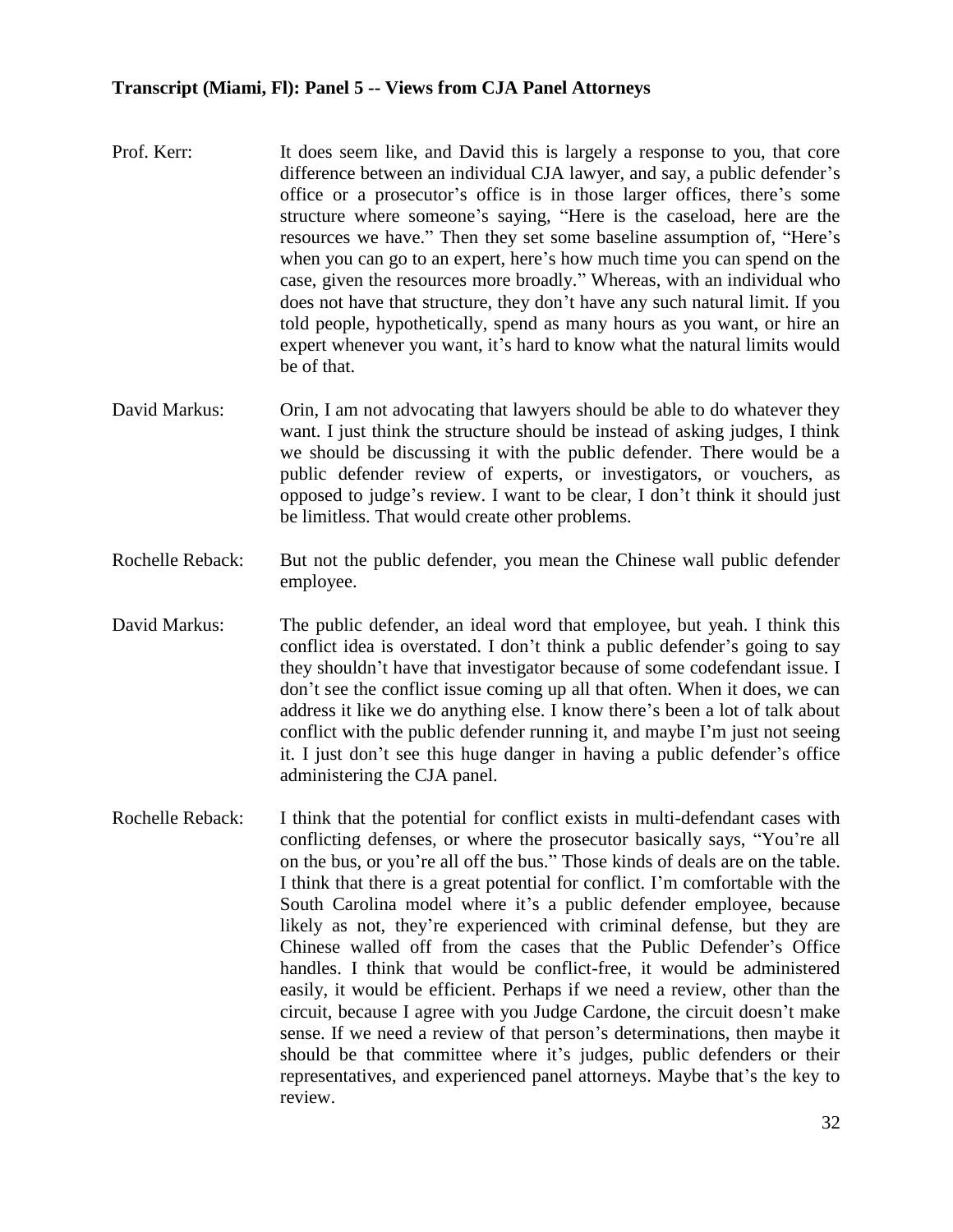- Reuben Cahn: Does that person need to be someone in your district, that individual panel administrator? I'm saying because frankly, there's not a lawyer in my office who would take this job for love or money. It's got to be somebody who's decided that they're done practicing, which means it has to be an employee in their busy districts where we'll four of those people, or eight of those people. There are other districts where we need half of a person. Could it be someone outside the district performing that role?
- Rochelle Reback: Again, to the extent that the judges have to sign those orders, and the person doesn't know the judges, what they're like, how they like to have things presented, and what they're likely to do, I don't know. It would be best if it was someone from the district, but someone is better than no one.
- Reuben Cahn: Yes?
- Mark Jones: I don't think it's necessary to have somebody from the district. I'd be nice if there was someone that was close enough to know a little bit about the district, but North Carolina, for example, has three different federal districts. I think one person could oversee all three districts because they'd have enough time to understand the different cultures of different districts.
- James Ayers: It's still going to be a government employee, so you're still always going to have a partiality question. It's always going to be looming there, there's no way to get rid of that.
- Reuben Cahn: Well, you've got government money being spent, so someone in the government's going to oversee that. The question is what is their bent. I'll give you an example, when a lawyer comes to me and wants money for a case, my question isn't, "Do you absolutely need this?" My question is, "Is this likely to be beneficial to the case? How is it likely to be beneficial to the case? Have you considered the particular judge involved? Have you considered whether this expert is really the best expert? Maybe you ought to look at this other expert." Then finally, down the line, "Did you ask him if he'd cut \$25 an hour for his fee? Well, if you asked him \$25 already, maybe you can go get \$50 from him off of his fee." That's the last set of questions. It's a question of the orientation of the individual making those decisions more than it is just, "Is there any oversight?" My lawyers have oversight.
- Dr. Rucker: Reuben, if I may follow up on that. There's two or three other models, they've been used a little bit in the federal courts, not a lot. Judge Gleeson referred to one this morning that he and I have been working with, and that's a circuit case budgeting or case managing attorney. My guess is that none of you have worked with any of them?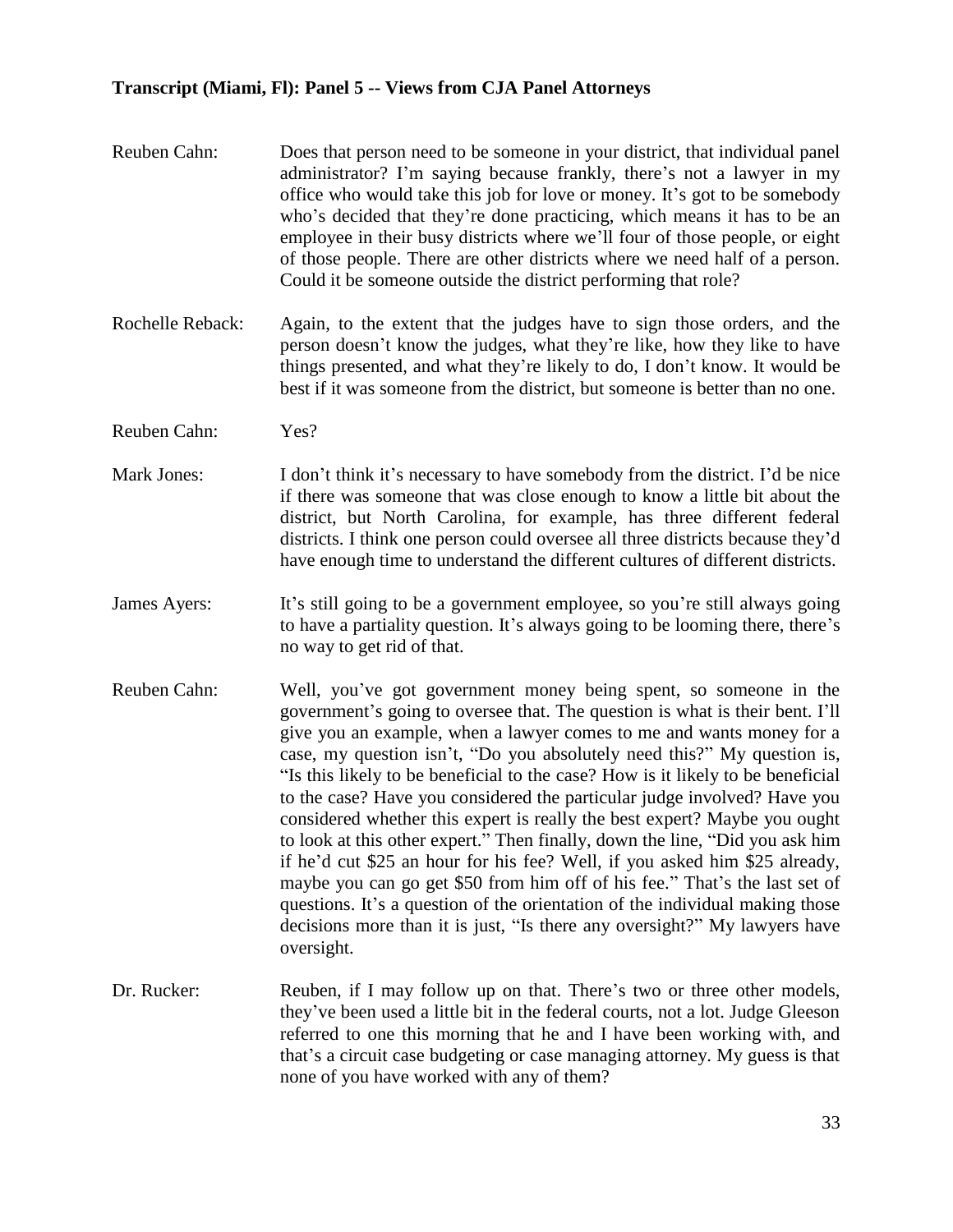Rochelle Reback: I have.

- Dr. Rucker: Oh, you have? Okay. I'd like to hear your comments about that. Another is a district focus, and it's a CJA supervising attorney. All these are people who have had criminal experience before, but are not working in the defender office. Then we have a model in the Ninth Circuit which is unique in the nation, and it's an appellate attorney who reviews CJA vouchers at the court of appeals. Those are people who would not be in the defender office who would not necessarily have the issues of conflict, but I would, particularly Miss Reback, if you'd comment. If any of the others of you would like to comment about that, or ask questions, I'd be very interested in what your thoughts are.
- Rochelle Reback: My first experience with that type of a person was years ago when we started to get the kind of discovery that now is just commonplace, which is a ton of material given to us in digital form. None of us were prepared to deal with that. We couldn't even, as panel attorneys, go out to Staples and buy a hard drive. The government wouldn't give us our discovery unless we supplied the hard drive. We had to file a motion to buy the hard drive, or to be reimbursed for the hard drive so that we could give it to the government so they could load it up with material then give it back to us. At that point, they did, somebody earlier was talking about this antiquated program that they had that they used that was proprietary to their office. We didn't have it, we couldn't run it. It was just a giant mess. I was referred to somebody from the defender services office who was in Colorado who was supposed to be a tech specialist.

It was a disaster, frankly. It was just a disaster. We were so far behind, and he was so far ahead. The things that he was telling me that we had to have, nobody in the district had, nobody was going to grant. It was cumbersome, it was inefficient, and it took months. That was the other thing, it took months for me to get a hard drive. It became a joke, it became a joke. That was experience number one. Experience number two with case budgeting was a little different. It was, as I said earlier, I did these big complex cases, I pretty much didn't do any other kind of CJA cases. When I got called by the AO to be a case budgeting advisor, and I rejected it, I declined politely, respectfully, "What?!"

At that point, I just became an informal case budgeting advisor for my panel. People would call me up and they would want to spend all this time. Quite frankly, it became very expensive, in terms of my time, to do that. We did not have, during my practice, an actual case budgeting attorney in my district. If you needed help with case budgeting, you would have to call the defender services office for help. There were people there would who help you, but none of the new CJA lawyers knew that. They didn't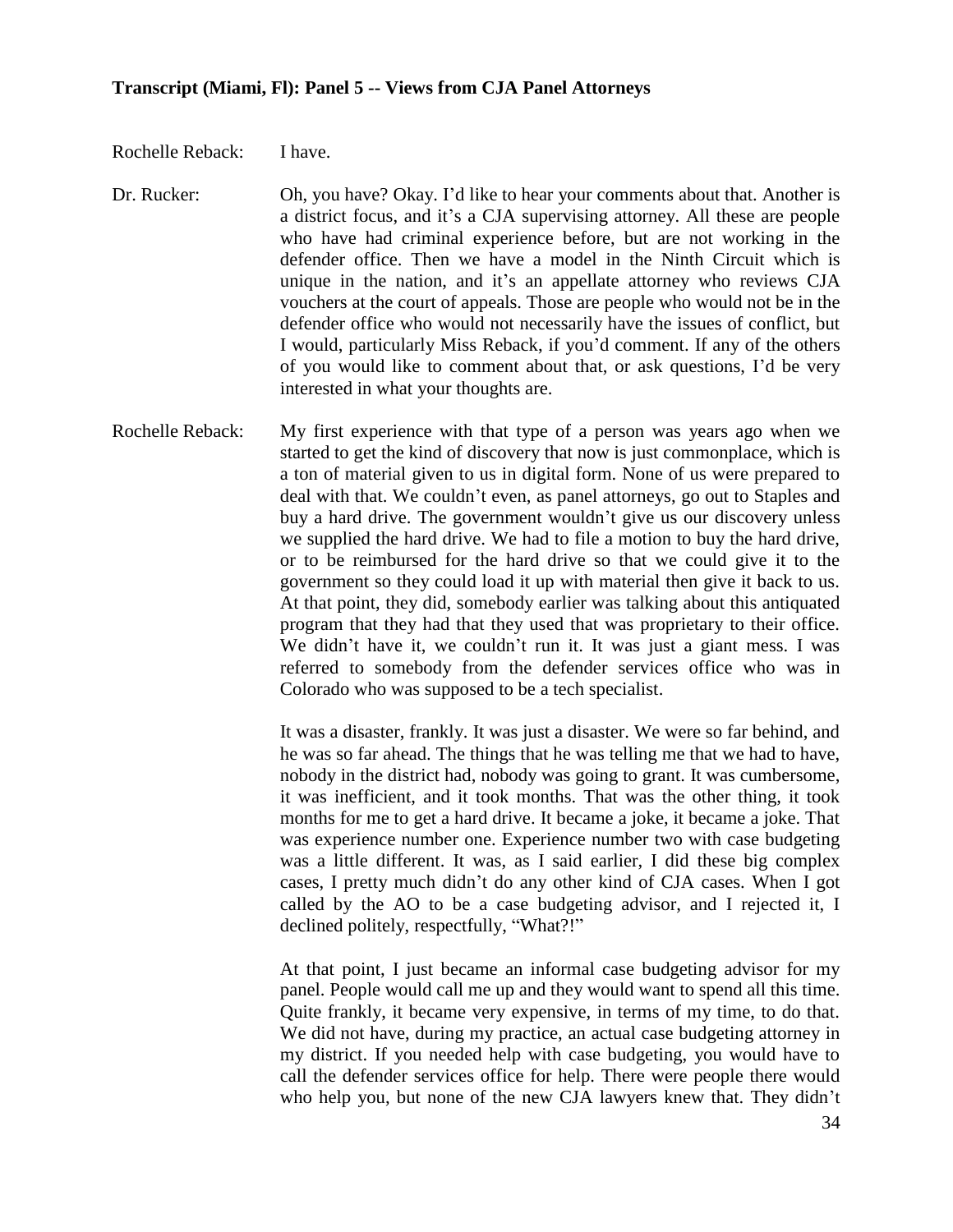know they could call AO for help with case budgeting, for help with sentencing issues, for help with anything. They didn't know that.

Reuben Cahn: I think the Eleventh doesn't yet have a circuit budgeting attorney, but the Fourth does have one in place. I'm sorry. The Eleventh doesn't yet have a circuit budgeting attorney, but the Fourth does have one in place. Have any of those of you in the Fourth Circuit used the services of the circuit budgeting attorney?

James Ayers: I have.

Reuben Cahn: Can you tell us a little about the experience? Was it positive? How did it work?

James Ayers: That case I had called the budgeting attorney about, it wasn't supposed to be a big case that required a budget, based on what I knew about it, but I had a feeling it was going to run over the statutory cap. Because he was newly appointed, he hasn't been in there very long, I knew he was going to be reviewing the voucher later on, I just called him up and said, "What in the world do you need me to do in order to get this fee or voucher approved at a later date?" He and I just talked about it for a while and said, "Put more detail in your time sheets, and your bills, and things of that nature so the judge just has more information. Which, I'm sure he's talking to the judges, so it made perfect sense.

> I did not have to do a budget in that, it was more along the lines of, "What do we need to do to try to make sure everybody's happy down the road in this case?" I sent a letter to the judge saying I don't think this is going to be over. I talked to the attorney up here, and if it gets out of control, we'll have to do a budget if it's for trial or something. I did use a budgeting attorney out of another circuit in the terrorism case that I did, which was a large case with a lot of money, a lot of paralegal work. I can't remember the individual's name, but I'd never done a budget. He walked me through that process, and we were able to get that approved. It was timely paid, I think monthly, if not mistaken, over the period of maybe two years.

- Reuben Cahn: What circuit was that?
- James Ayers: The circuit where the budgeting attorney was?

Reuben Cahn: Yeah.

- James Ayers: We didn't have one at that point, so I made use of one of the ...
- Reuben Cahn: Second Circuit New York?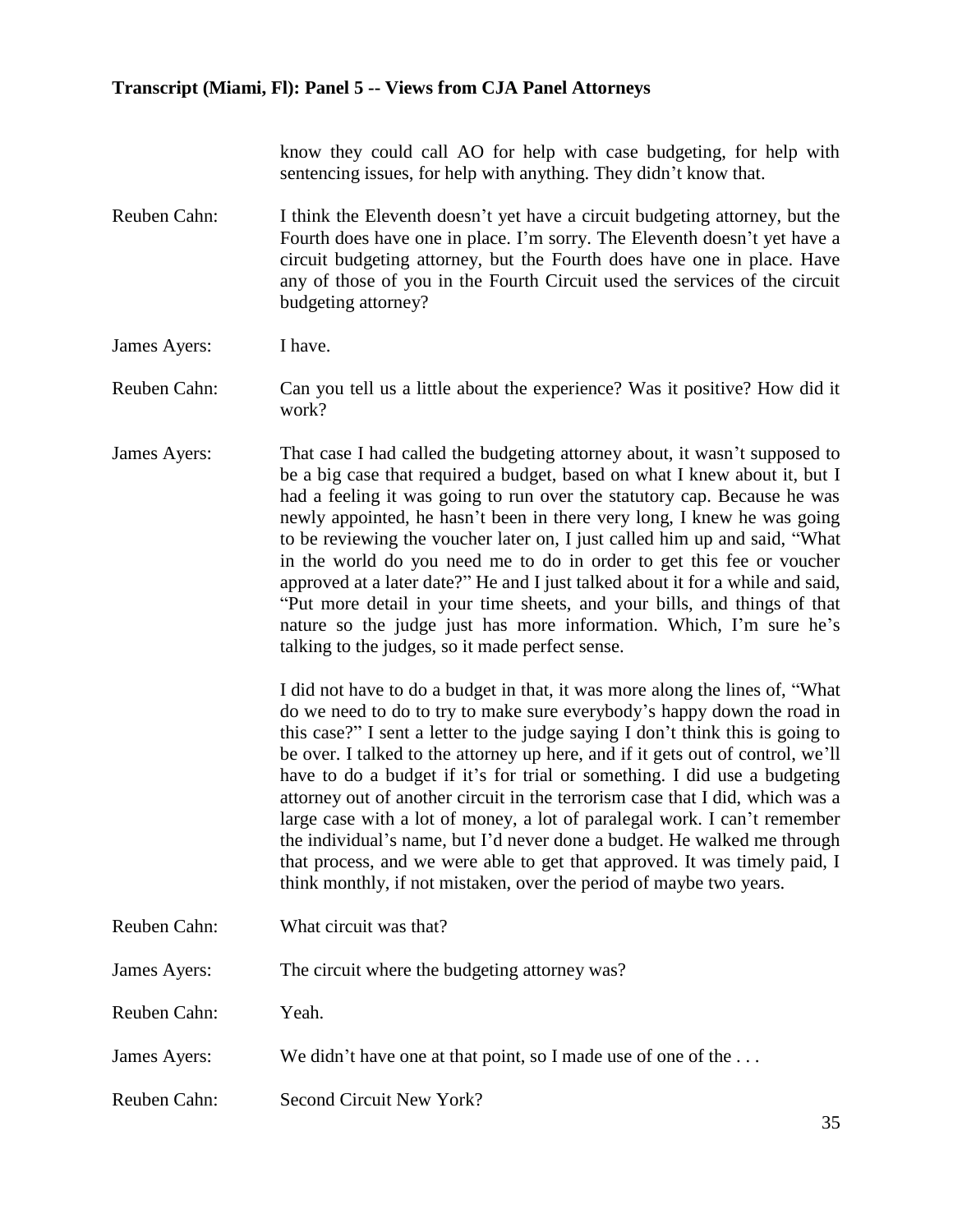James Ayers: I don't want to say New York.

- Chip Frensley: Jerry Tritz?
- James Ayers: I don't remember. It's been a while, but it was a wonderful service because they had been doing it and we had not. I had no experience. The difficulty is you don't know what you're going to do in the case, and you're wholly dependent on someone telling you, "This is what we're going to give you when you're doing a budget as well." You're dependent on the U.S. Attorney's Office getting this case organized and telling you, "This is what you're going to have to deal with" because you're kind of flying in the dark. You don't want to have to amend it over and over and over again. I thought it was a good service or process, to be honest.
- Reuben Cahn: Judge Cardone?
- Judge Cardone: I have a question about mega cases. How many of you have done a mega case? I think you've indicated with your terrorism case. Then about the budgeting process where you've actually had to submit that kind of a budget, gotten your judge to approve it, it's gone up to the circuit and it's been cut. Or, are they generally approved? What's the status of interim vouchers for you on those kinds of cases? Do your judges generally grant interim vouchers? I'd really like to hear from each of you, because you each come from a different area, as to that process.
- James Ayers: Mine were approved and paid on an interim basis every four to six weeks, give or take a few. The judge was trying the case, as well as reviewing vouchers and trying to get through all that process at one time. It worked well. It took some effort on everybody's part because it's not something you do every day.
- Mark Jones: I'm not familiar, and I might be mistaken, but if any cases that have been designated as "mega cases" in the Middle District. I know in the Western District of North Carolina, we're just now starting to get online. There's been new guidance about trying to reach out to the court early if it's going to be a case that's likely to be protracted or a high-doc case. I know that there are other CJA attorneys that have requested and have received interim vouchers, but I don't know that I have enough data to accurately report it from the west.
- David Markus: By and large in this district, the judges are good about the mega cases and helping us with interim payments. There are some that don't like to do it, but by and large, they do. The budgets have mostly been approved because what happens is the lawyers get together and speak to lawyers who have done it before, before that judge and figure out the best way to work it.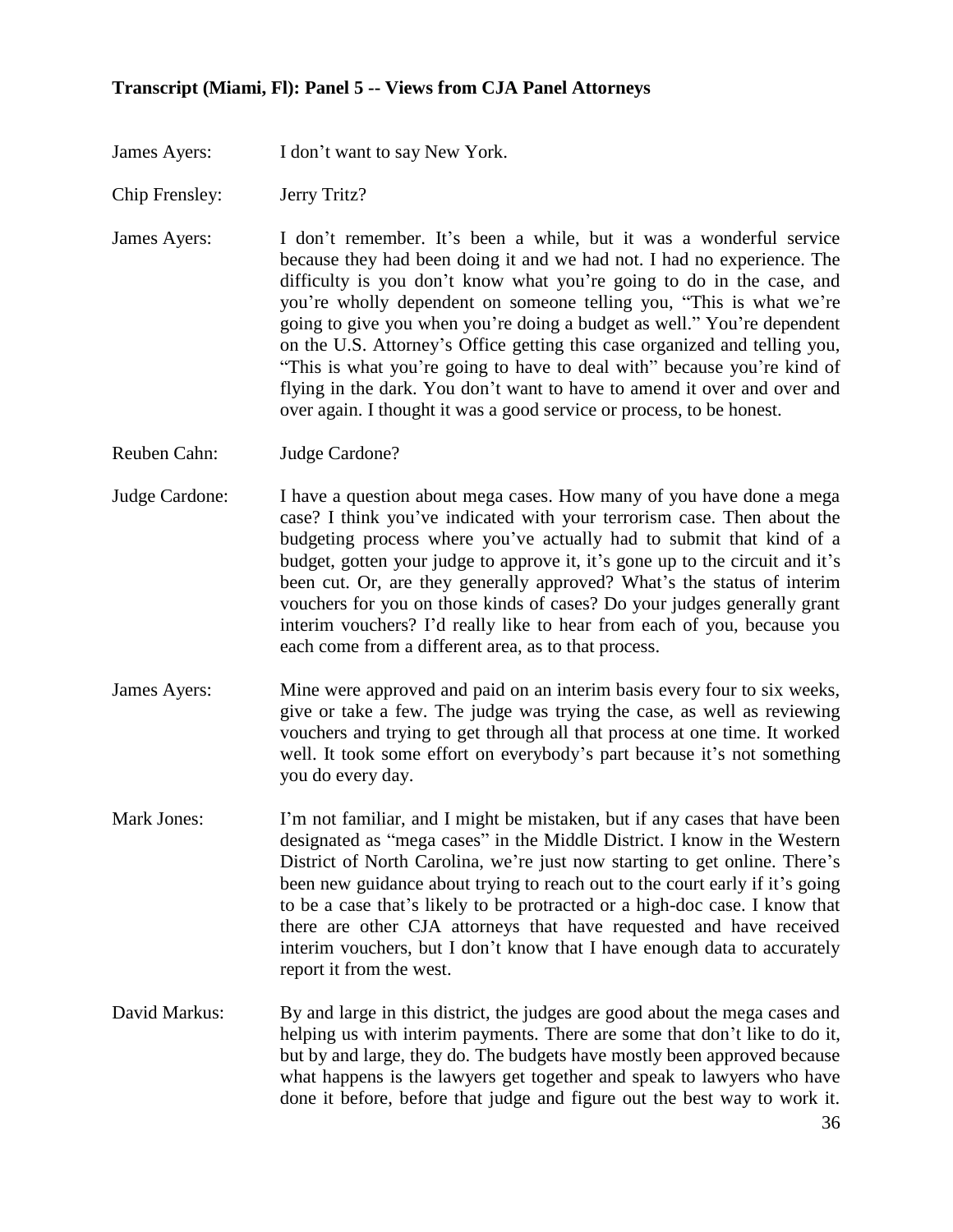The judges are very helpful. I know that time is running out, so I just want to say one last thing. Representing poor people is very, very hard, and it's a burden on the lawyers who do it. From going to the jail and waiting to get in, and dealing with the discovery, the prosecutors, and the judges.

I know Judge Walton's question was right on, which is how can we do this in a way that can get by the political barricades? It's very difficult, and you guys are in a very hard position on how to put together a report that has some political viability. I think at the end of the day, all of us just want it to be a little easier. We just want it to be a little easier so we don't have to beg so much, so there's not so many hurdles in just providing basic representation to our clients. I don't know how to politically put that together in the best way, Judge. That's what you guys are being paid the big bucks to do. I think what all of us just want is it to be a little easier. That's all.

Rochelle Reback: I only did mega cases for the last eight years of my practice, so I can speak to this. Again, it's about the trust and respect between the judges and the lawyers, or the lack of it. I believe I hold the record in my district, in my division anyway, for the longest pretrial continuances, and the most interim payments ever. I did these mega cases, one of which, for example, was an international insurance fraud case that the government had investigated for twelve years involving three different law enforcement agencies in three different districts. At one point, in fact, there were two stings going on where one agency in one district had a sting going on where they were selling fraudulent insurance and looking for the buyers, and the other was buying what they thought was fraudulent insurance and they were investigating each other for a period of eighteen months. That's how ridiculously complicated and silly this case was. But, it was complicated.

> The judge who had it knew me, knew enough about the case because there were all kinds of MLATs, "Letters Rogatory," and what have you that had come before him pre-indictment. He knew enough about the case to know that it really was this crazy, complex case. He approved all the interim vouchers, he approved my budget. He approved my need to hire an attorney/investigator in Costa Rica, to hire a notary in St. Thomas. It was a phenomenally expensive case, and he approved it because he understood that it was necessary to the defense. On the other hand, I had another ridiculously mega case in front of a different judge that was also international that was also a crazy multi-district kind of case. I represented a lawyer from Texas who was charged with fraud. In that case, I worked on that case with that original judge, the same one from the crazy insurance fraud case. I worked on this other case, the lawyer case, for three years.